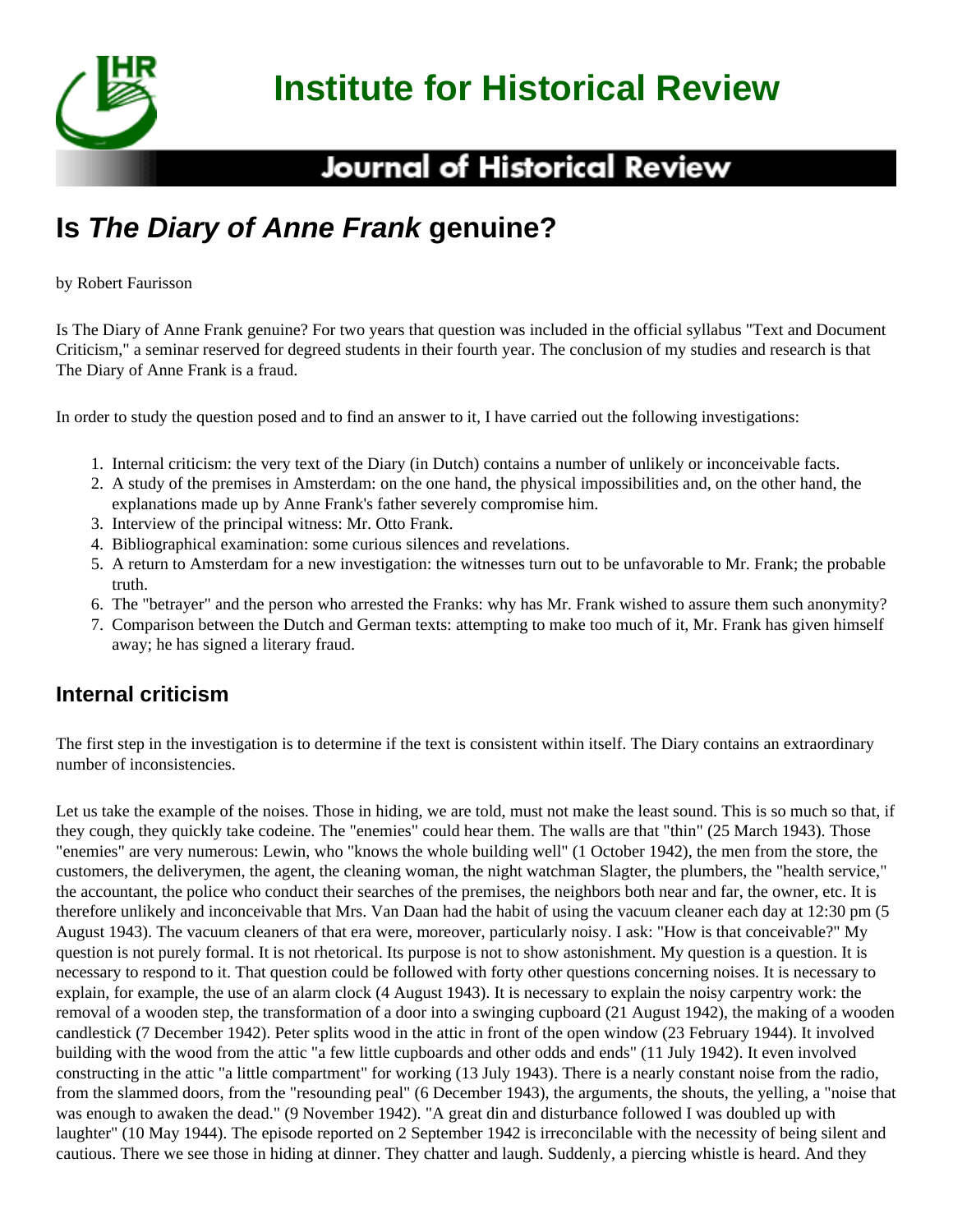hear the voice of Peter who shouts through the stove pipe that he will certainly not come down. Mr. Van Daan gets up, his napkin falls and, his face flushed, he shouts: "I've had enough of this." He goes up to the attic and there, resistance and the stamping of feet. The episode reported on 10 December 1942 is of the same kind. There we see Mrs. Van Daan being looked after by the dentist Dussel. The latter touches a bad tooth with his probe. Mrs. Van Daan then lets out "incoherent cries of pain." She tries to pull the little probe away. The dentist looks at the scene, his hands on his hips. The onlookers all "roared with laughter." Anne, instead of showing the least distress in the face of these cries or this mad laughter, declares: "It was rotten of us, because I for one am quite sure that I should have screamed even louder."

The remarks that I am making here in regard to noises I could repeat in regard to all of the realities of physical and mental life. The Diary even presents the peculiarity that not one aspect of the life that is lived there avoids being either unlikely, incoherent, or absurd. At the time of their arrival in their hiding place, the Franks install some curtains to hide their presence. But, to install curtains at windows which did not have them up until then, is that not the best means of drawing attention to one's arrival? Is that not particularly the case if those curtains are made of pieces of "all different shapes, quality and pattern" (11 July 1942)? In order not to betray their presence, the Franks burn their refuse. But in doing this they call attention to their presence by the smoke that escapes from the roof of a building that is supposed to be uninhabited! They make a fire for the first time on 30 October 1942, although they arrived in that place on 6 July. One asks oneself what they could have done with their refuse for the 116 days of the summer. I recall, on the other hand, that the deliveries of food are enormous. In normal conditions, the persons in hiding and their guests each day consume eight breakfasts, eight to twelve lunches and eight dinners. In nine passages of the book they allude to bad or mediocre or insufficient food. Otherwise the food is abundant and "delicious." Mr. Van Daan "takes a lot of everything" and Dussel takes "enormous helpings" of food (9 August 1943) . On the spot they make wet and dry sausages, strawberry jam, and preserves in jars. Brandy or alcohol, cognac, wines, and cigarettes do not seem to be lacking either. Coffee is so common that one does not understand why the author, enumerating (23 July 1943) what each would wish to do on the day when they would be able to leave that hiding place, says that Mrs. Frank's fondest wish would be to have a cup of coffee. On the other hand, on 3 February 1944 -- during the terrible winter of '43/'44 -- here is the inventory of the supplies available for those in hiding alone, to the exclusion of any cohabiting friend or "enemy:" 60 pounds of corn, nearly 60 pounds of beans and 10 pounds of peas, 50 cans of vegetables, 10 cans of fish, 40 cans of milk, 10 kilos of powdered milk, 3 bottles of salad oil, 4 preserving jars of butter, 4 jars of meat, 2 bottles of strawberries, 2 bottles of raspberries, 20 bottles of tomatoes, 10 pounds of rolled oats, and 8 pounds of rice. There enter, at other moments, some sacks of vegetables each weighing 25 kilos, or again a sack of 19 pounds of green peas (8 July 1944). The deliveries are made by a "nice greengrocer," and always "during the lunch hour" (11 April 1944). This is hard to believe. In a city described elsewhere as starving, how could a greengrocer leave his store, in broad daylight, with such loads to go to deliver them to a house located in a busy neighborhood? How could this greengrocer, in his own neighborhood (he was "at the corner"), avoid meeting his normal customers for whom, in that time of scarcity, he ought normally to be a person to be sought out and begged for favors? There are many other mysteries in regard to other merchandise and the manner in which it reaches the hiding place. For holidays, and for the birthdays of the persons in hiding, the gifts are plentiful: carnations, peonies, narcissuses, hyacinths, flower pots, cakes, books, sweets, cigarette lighters, jewels, shaving necessities, roulette games, etc. I would draw attention to a real feat achieved by Elli. She finds the means of offering some grapes on 23 July 1943. I repeat: some grapes, in Amsterdam, on 23 July. They even tell us the price: 5 florins per kilo.

The invention of the "swinging cupboard" is an absurdity. In fact, the part of the house which is supposed to have protected the persons in hiding existed well before their arrival. Therefore, to install a cupboard is to point out, if not someone's presence, at least a change in that part of the property. That transformation of the premises -- accompanied by the noise of the carpentry work -- could not have escaped the notice of the "enemies" and, in particular, of the cleaning woman. And this pretended "subterfuge," intended to mislead the police in case of a search, is indeed likely, to the contrary, to put them on their guard. (" a lot of houses are being searched for hidden bicycles," says Anne on 21 August 1942, and it is for that reason that the entrance door of the hiding place had been thus hidden.) The police, not finding any entrance door to the building which serves as a hiding place would have been surprised by this oddity and would have quickly discovered that someone had wanted to fool them, because they would find themselves before a residential building without an entrance!

Improbabilities, incoherencies, and absurdities abound likewise in regard to the following points: the windows (open and closing), the electricity (on and off), the coal (appropriated from the common pile without the "enemies" realizing it), the openings and closings of the curtains or the camouflage, the use of the water and of the toilet, the means of doing the cooking, the movements of the cats, the moving from the front-house to the annex (and vice-versa), the behavior of the night watchman, etc. The long letter of 11 April 1944 is particularly absurd. It reports a case of burglary. Let it be said in passing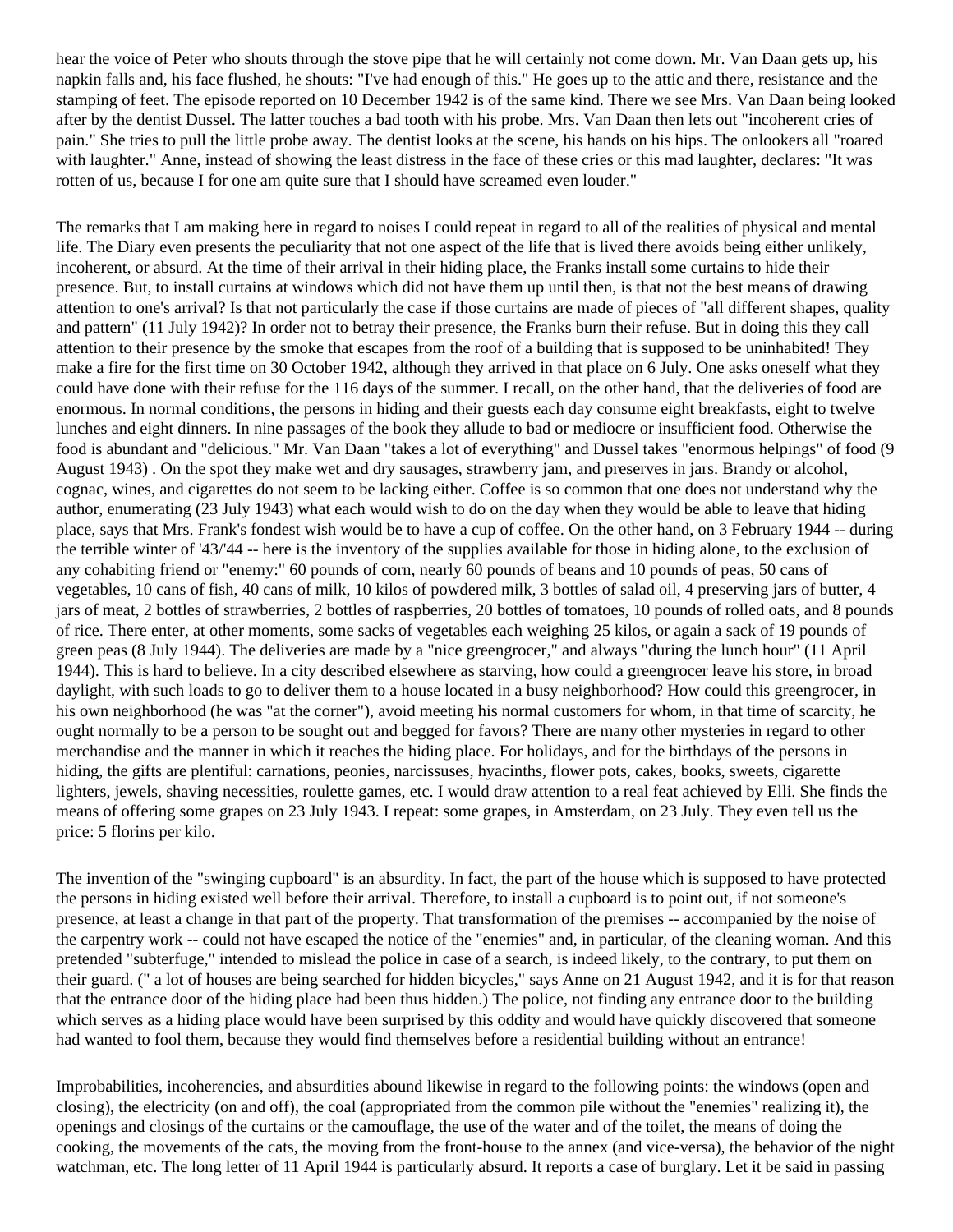that the police are there portrayed to us as stopping in front of the "swinging cupboard," in the middle of the night, under the electric light, in search of the burglars who committed the housebreaking. They rattle the "swinging cupboard." These police, accompanied by the night watchman, do not notice anything and do not seek to enter the annex! As Anne says: "God truly protected us "

On 27 February 1943, they tell us that the new owner has fortunately not insisted on visiting the annex. Koophuis told him that he did not have the key with him, and that the new owner, although accompanied by an architect, did not examine his new acquisition either on that day or on any other day.

When one has a whole year to choose a hiding place (see 5 July 1942), does one choose his office? Does one bring his family there? And a colleague? And the colleague's family? Do you choose a place full of "enemies" where the police and the Germans would come automatically to search for you if they do not find you at your home? Those Germans, it is true, are not very inquisitive. On 5 July 1942 (a Sunday) father Frank (unless it is Margot?!) received a summons from the SS (see the letter of 8 July 1942). That summons would not have any follow-up. Margot, sought by the SS, makes her way to the hiding place by bicycle, and on 6 June, when, according to the first of two letters dated 20 June, the Jews had had their bicycles confiscated for some time.

In order to dispute the authenticity of the story, one could call upon arguments of a psychological, literary, or historical nature. I will refrain from that here. I will simply remark that the physical absurdities are so serious and numerous that they must have an effect on the psychological, literary, and historical levels.

One ought not to attribute to the imagination of the author or to the richness of her personality some things that are, in reality, inconceivable. The inconceivable is "that of which the mind cannot form any likeness because the terms which designate it involve an impossibility or a contradiction": for example, a squared circle. The one who says that he has seen one squared circle, ten squared circles, one hundred squared circles does not give evidence either of a fertile imagination or of a rich personality. For, in fact, what he says means exactly nothing. He proves his poverty of imagination. That is all. The absurdities of the Diary are those of a poor imagination that develops outside of a lived experience. They are worthy of a poor novel or of a poor lie. Every personality, however poor it may be, contains what it is proper to call psychological, mental, or moral contradictions. I will refrain from demonstrating here that Anne's personality contains nothing like that. Her personality is invented and is as hard to believe as the experience that the Diary is supposed to relate. From a historical point of view, I would not be surprised if a study of the Dutch newspapers, the English radio and Dutch radio from June 1942 to August 1944 would prove fraud on the part of the real author of the diary. On 9 October 1942, Anne speaks already of Jews "being gassed" (Dutch text: "Vergassing")!

# **A study of the premises**

Whoever has just read the Diary can normally only be shocked on seeing the "Anne Frank House" for the first time. He discovers a "glass house" which is visible and observable from all sides and accessible on its four sides. He discovers also that the plan of the house -- as it is reproduced in the book through the good offices of Otto Frank -- constitutes a distortion of reality. Otto Frank had taken care not to draw the ground floor and had taken care not to tell us that the small courtyard separating the front house from the annex was only 12 feet 2 inches (3.7 meters) wide. He had especially taken care not to point out to us that this same small courtyard is common to the "Anne Frank House" (263 Prinsengracht) and to the house located to the right when you look at the façade (265 Prinsengracht). Thanks to a whole series of windows and windowdoors, the people of 263 and those of 265 lived and moved about under the eyes and under the noses (cooking odors!) of their respective neighbors. The two houses are really only one. Besides, the museum today connects the two houses. Furthermore, the annex had its own entrance thanks to a door leading, from the rear, to a garden. This garden is common to 263 Prinsengracht and to the people opposite, living at 190 Keizersgracht. (When one is in the museum one very distinctly sees those people at 190 and many other addresses on Keizersgracht.) From this side (the garden side) and from the other side (the canal side) I counted two hundred windows of old houses from which people had a view of the "Anne Frank House." Even the residents of 261 Prinsengracht could have access to 263 by the roofs. It is foolish to let yourself believe in the least possibility of a really secret life in those premises. I say that while taking into account, of course, the changes made to the premises since the war. While pointing out the view on the garden, I asked ten successive visitors how Anne Frank could have lived there hidden with her family for twenty-five months. After a moment of surprise (for the visitors to the museum generally live in a sort of state of hypnosis), each of the ten successive visitors realized, in a few seconds, that it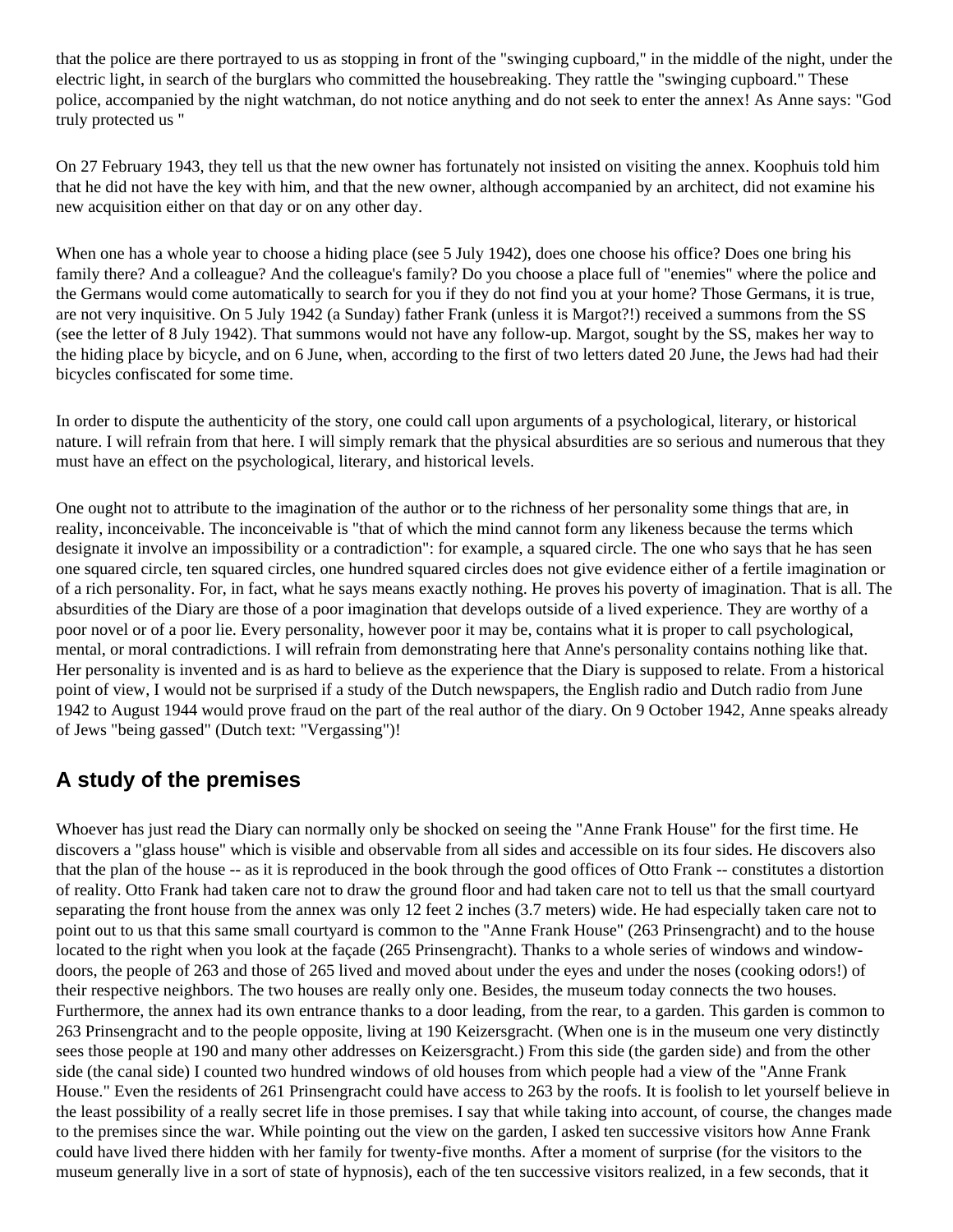was totally impossible. The reactions were varied; with some, dismay; with others, an outburst of laughter ("My God!"). One visitor, no doubt offended, said to me: "Don't you think that it is better to leave the people to their dreams?" No one supported the thesis of the Diary in spite of some rather pitiful explanations furnished by the prospectus or by the inscriptions in the museum.

The explanations are the following:

- 1. The "enemies" finding themselves in one of the rooms of the front house believed that the windows which look out on the small courtyard look directly on the garden; they were unaware therefore even of the existence of an annex; and if they were unaware of that, it is because the windows were hidden by black paper, to assure the conservation of the spices stored there;
- 2. As regards the Germans, they had never thought of the existence of an annex, "especially as this type of building was quite unknown to them";
- 3. The smoke from the stove "did not draw their attention because at that time the part (where they were located) served as a laboratory for the small factory, where a stove likewise must have burned every day."

The first two of these three explanations come from a 36-page booklet, without title and without date, printed by Koersen, Amsterdam. The last comes from the four-page prospectus that is available at the entrance to the museum. The content of these two publications has received the endorsement of Mr. Otto Frank. But in all three cases these explanations have not the least value. The annex was visible and obvious from a hundred aspects from the ground floor (forbidden to visitors), from the garden, from the connecting corridors on four levels, from the two windows of the office on the courtyard, from the neighboring houses. Certain of the "enemies" even had to visit there to go to the toilet because there was nothing for that in the front house. The ground floor of the rear house even admitted some customers of the business. As to the "small factory" which is supposed to have existed "in that period," in the very heart of that residential and commercial neighborhood, it is supposed to have remained for at least two years without emitting smoke, and then, suddenly, on 30 October 1942 it is supposed to have begun again to emit the smoke. And what smoke! Day and night! In winter as in summer, in sweltering heat or not. In the view of everyone (and, in particular, of "enemies" such as Lewin who had formerly had his chemical laboratory there), the "small factory" would have started up again! But why did Mr. Frank strain his wits to find that explanation, when, in other respects, the annex is already described as a sort of ghost-house?

In conclusion on this point, I would say that, if I am not mistaken in denying any value in these "explanations," we have the right to assert:

- 1. Some facts that are very important to Mr. Otto Frank remain without explanation;
- 2. Mr. Otto Frank is capable of making up stories, even stupid and mediocre stories, exactly like the ones I have pointed out in my critical reading of the Diary. I ask that my reader remember this conclusion. He will see below what answer Mr. Frank personally made to me, in the presence of his wife.

For the photographic documentation concerning the "Anne Frank House," see Appendix 1.

### **Interview with Otto Frank**

I had made it known to Mr. Otto Frank that with my students I was preparing a study of the Diary. I had made it clear that my specialty was the criticism of texts and documents and that I needed an extended interview. Mr. Frank granted me that interview with eagerness, and it was thus that I was received at his residence in Birsfelden, a suburb of Basel, first on 24 March 1977, from 10:00 a.m. to 1:00 p.m., then from 3:00 p.m. to 6:00 p.m. and, finally, the next day, from 9:30 a.m. to 12:30 p.m.. Actually, on the next day the meeting place had been arranged to be in a bank in Basel. Mr. Frank was intent upon taking out of a safe deposit box, in my presence, what he called the manuscripts of his daughter. Our interview was therefore carried out on that day in part at the bank, in part on the road back toward Birsfelden and, in part, once more, at Mr. Frank's residence. All the interviews that took place at his residence were in the presence of his wife (his second wife, since the first died after being deported, from typhus it seems, as did Margot and Anne). After the first minute of our interview, I declared point blank to Mr. and Mrs. Frank that I had some doubts about the authenticity of the Diary. Mr. Frank did not show any surprise. He declared himself to be ready to furnish me all of the information I would want. I was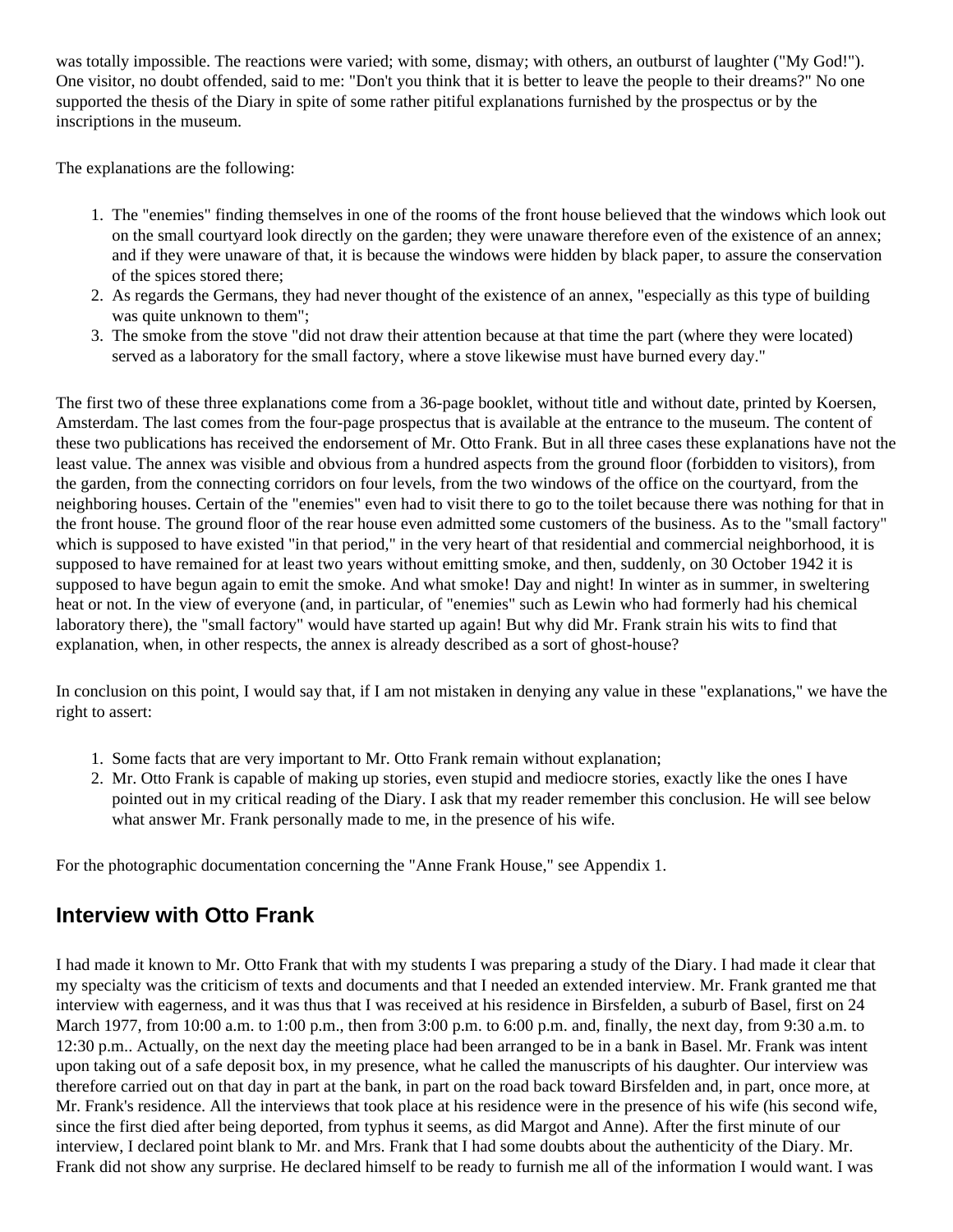struck, during those two days, by the extreme amiability of Mr. Frank. In spite of his age -- 88 years -- he never used the excuse of his weariness in order to shorten our interview. In the Diary, he is described as a man full of charm (see 2 March 1944). He inspires confidence. He knows how to anticipate your unexpressed desires. He adapts himself remarkably to situations. He willingly adopts an argument based on emotion. He speaks very much of tolerance and of understanding. I only once saw him lose his temper and show himself to be uncompromising and violent; that was in regard to the Zionist cause, which must seem sacred to him. It was in that manner that he declared to me that he no longer even sets foot on the soil of France because, in his opinion, France is no longer interested in anything except Arab oil and doesn't care about Israel. On only three points did Mr. Frank fail in his promise to answer my questions. It is interesting to know that those three points were the following:

- 1. the address of Elli, in the Netherlands;
- 2. the means of rediscovering the trail of the store employee called V.M. in the book (I know that he is probably named Van Maaren);
- 3. the means of rediscovering the Austrian Karl Silberbauer who had arrested the persons in hiding on 4 August 1944.

In regard to Elli, Mr. Frank declared to me that she was very ill and that, because she was "not very intelligent," she could not be of any help to me. As to the other two witnesses, they had had enough trouble without my going to pester them with some questions that would remind them of an unhappy past. To compensate for that, Mr. Frank recommended that I get in touch with Kraler (by his real name, Kugler), settled in Canada, and with Miep and her husband, still living in Amsterdam.

In regard to the Diary itself, Mr. Frank declared to me that the basis of it was authentic. The events related were true. It was Anne, and Anne alone who had written the manuscripts of that Diary. Like every literary author, Anne perhaps had some tendencies either to exaggeration or to imaginative changes, but all within ordinary and acceptable limits, without letting the truth or the facts suffer from it. Anne's manuscripts form an important whole. What Mr. Frank had presented to the publishers was not the text of these manuscripts, the purely original text, but a text that he in person had typewritten: a "tapuscript." He had been obliged to transform the various manuscripts in this way to a single "tapuscript" for various reasons. First, the manuscripts presented some repetitions. Then, they contained some indiscretions. Then, there were passages without any interest. Finally, there were some omissions! Mr. Frank, noticing my surprise, gave me the following example (a no doubt harmless example, but are there not more serious ones that he hid from me?): Anne very much liked her uncles but in her Diary she had neglected to mention them among the persons that she cherished; therefore, Mr. Frank repaired that "omission" by mentioning those uncles in the "tapuscript." Mr. Frank said that he had changed some dates! He had likewise changed the names of the characters. It was Anne herself, it seems, who had no doubt thought of changing the names. She had envisaged the possibility of publication. Mr. Frank had discovered, on a piece of paper, the list of the real names with their equivalent false names. Anne is supposed to have thought of calling the Franks by the name of Robin. Mr. Frank had cut out of the manuscripts certain indications of the prices of things. More important, finding himself, at least for certain periods, in possession of two different versions of the text, it had been necessary for him to "combine" (the word is his) two texts into one single text. Summarizing all those transformations, Mr. Frank finally declared to me: "That was a difficult task. I did that task according to my conscience."

The manuscripts that Mr. Frank presented to me as being those of his daughter form an impressive whole. I did not have the time to look at them closely. I trusted in the description of them that was given to me and I will summarize them in the following way:

- 1. The first date mentioned is that of 12 June 1942; the last is that of 1 August 1944 (three days before their arrest);
- 2. The period from 12 June 1942 to 5 December of the same year (but that date does not correspond to any printed letter); we have at our disposal a small notebook with a linen cover, with a red, white and brown plaid design (the "Scotch notebook");
- 3. The period from 6 December 1942 to 21 December 1943; we do not possess any special notebook (but see below, the loose leaf sheets). This notebook is supposed to have been lost;
- 4. The period from 2 December 1942 to 17 April 1944, then for the period from that same date of 17 April (!) to the last letter (1 August 1944); two black-bound notebooks, covered with brown paper.

To those three notebooks and to the missing notebook is added a collection of 338 loose leaf sheets for the period 20 June 1942 to 29 March 1944. Mr. Frank said that those sheets constitute a resumption and a reshaping, by Anne herself, of letters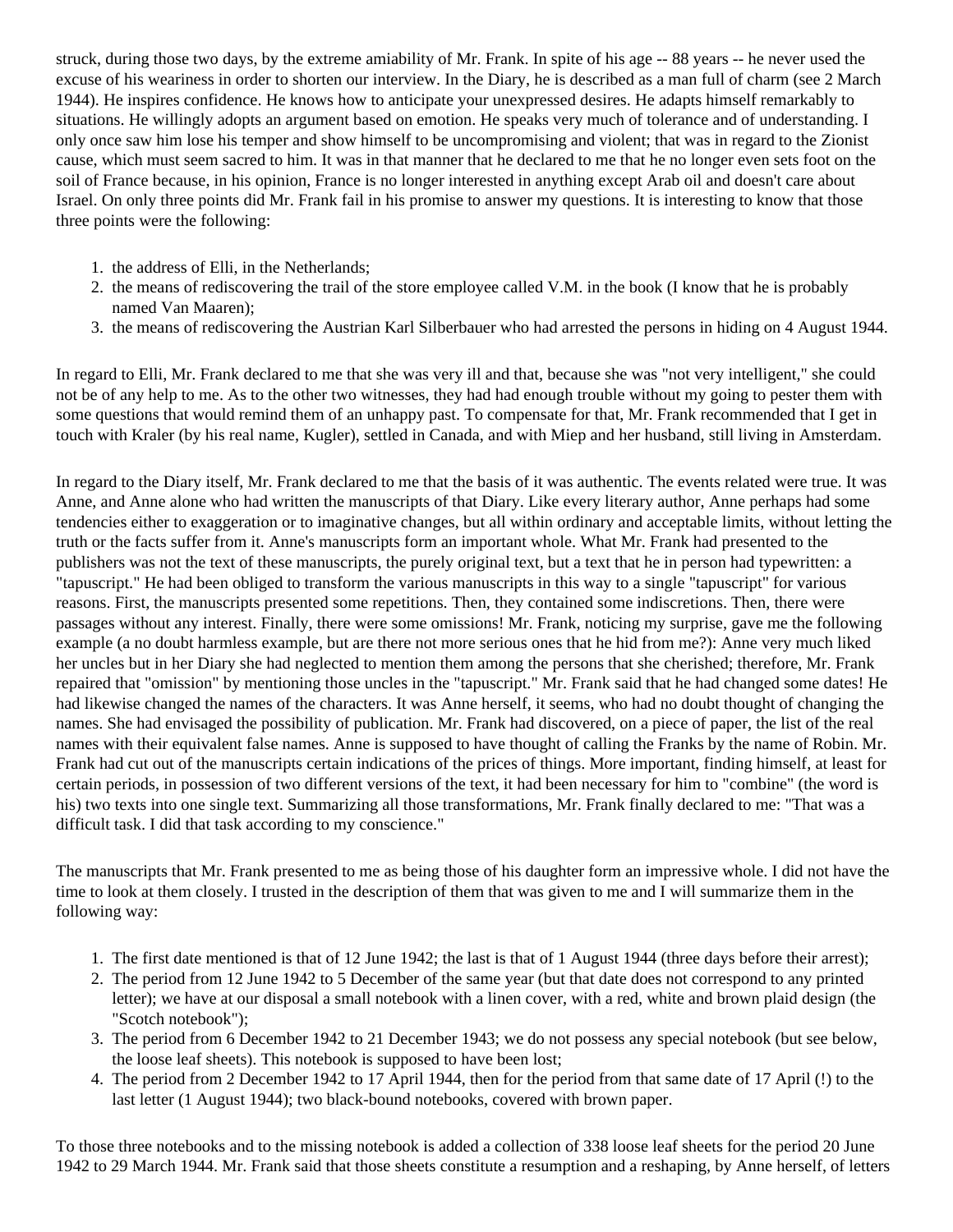which are contained, in an original form, in the above-mentioned notebooks: the "Scotch notebook," the missing notebook, and the first of the two black notebooks.

Up to this point the total of what Anne is supposed to have written during her twenty-five months of hiding is therefore in five volumes. To that total it is appropriate to add the collection of the Stories. These stories are supposed to have been made up by Anne. The text is presented as a perfect copy. The copy can only involve, to begin with, a work of editing from a rough draft; Anne therefore must have done a lot a scribbling!

I have no competence in the matter of handwriting analysis and therefore I cannot express an opinion on that matter. I can only give here my impressions. My impressions were that the "Scotch notebook" contained some photos, pictures and drawings as well as a variety of very juvenile writing styles, the confusion and fantasy of which appeared authentic. It would be necessary to look closely at the handwriting of the texts which were used by Mr. Frank in order to form the basis of the Diary. The other notebooks and the whole of the 338 loose leaf sheets are in what I would call an adult handwriting. As regards the manuscript of the Stories, it very much surprised me. One would say that it was the work of an experienced accountant and not the work of a 14-year-old child. The table of contents is presented as a list of the Stories with the date of composition, the title and the page number for each piece!

Mr. Frank had a high opinion of the conclusions of the two expert reports called for, about 1960, by the prosecution in Lübeck in order to examine the case of a teacher (Lothar Stielau) who, in 1959, had expressed some doubts about the authenticity of the Diary (Case 2js 19/59, VU 10/59). Mr. Frank had registered a complaint against that teacher. The handwriting report had been entrusted to Mrs. Minna Becker. Mrs. Annemarie Hübner had been charged with attesting whether the texts printed in Dutch and German were faithful to the texts of the manuscript. The two expert reports, submitted as evidence in 1961, turned out to be favorable to Mr. Frank.

But, on the other hand, what Mr. Frank did not reveal to me -- and what I had to learn after my visit, and from a German source -- is that the prosecutor in Lübeck had decided to get a third expert report. Why a third expert report? And on what point, given that, according to all appearances, the whole field possible for investigation had been explored by the handwriting expert and by Mrs. Hübner? The answer to these questions is the following: the prosecutor thought that an expert report of the kind done by Mrs. Hübner risked declaring that Lothar Stielau was right about the facts. In view of the first analyses, it was going to be impossible to declare that the Diary was dokumentarisch echt (documentarily genuine) (!). Perhaps they could have it declared literarisch echt (literarily genuine) (!). The novelist Friedrich Sieburg was going to be charged with answering that odd question.

Of those three expert reports, only that of Mrs. Hübner would have really been of interest to me. On 20 January 1978, a letter from Mrs. Hübner let me hope that I would obtain a copy of her expert report. A short time afterward, when Mrs. Hübner did not respond to my letters, I had a German friend telephone her. She made it known to him that "the question was very delicate, given that a trial on the question of the Diary was presently under way in Frankfurt." She added that she had gotten in touch with Mr. Frank. According to the few elements that I possess of the content of that expert's report, it is supposed to have noted a large number of facts that were interesting from the point of view of the comparison of the texts (manuscripts, "tapuscript," Dutch text, German text). Mrs. Hübner is supposed to have mentioned there some very numerous "omissions" (Auslassungen), "additions" (Zusätze), and "interpolations" (Interpolationen). She is supposed to have spoken of the text "adapted" for the necessities of publication (überarbeitet). Furthermore, she is supposed to have gone so far as to name some persons who supposedly gave their "collaboration" (Zusammenarbeit) to Mr. Frank in his editing of the "tapuscript." Those persons are supposed to have collaborated in the drawing up of the German text, in place of contenting herself with the role of translator.

In spite of those facts that she herself pointed out, Mrs. Hübner is supposed to have concluded on the authenticity of the Diary (Dutch printed text and German printed text). She is therefore supposed to have expressed the following opinion: "Those facts are not important." Now that opinion can only be her personal view. There is the whole question: Who assures us that quite another judgment could not be brought forth on the facts pointed out by the expert? And besides, to begin with, has the expert shown impartiality and a really scientific spirit in naming the facts as she has named them? What she has called, for example, "interpolations" (a word with a scientific appearance and an ambiguous significance) would others not call them "retouchings," "alterations," "insertions" (words no doubt more exact, and more precise)? In the same fashion, words such as "additions" and especially "omissions" are neutral in appearance but, in reality, they hide some confused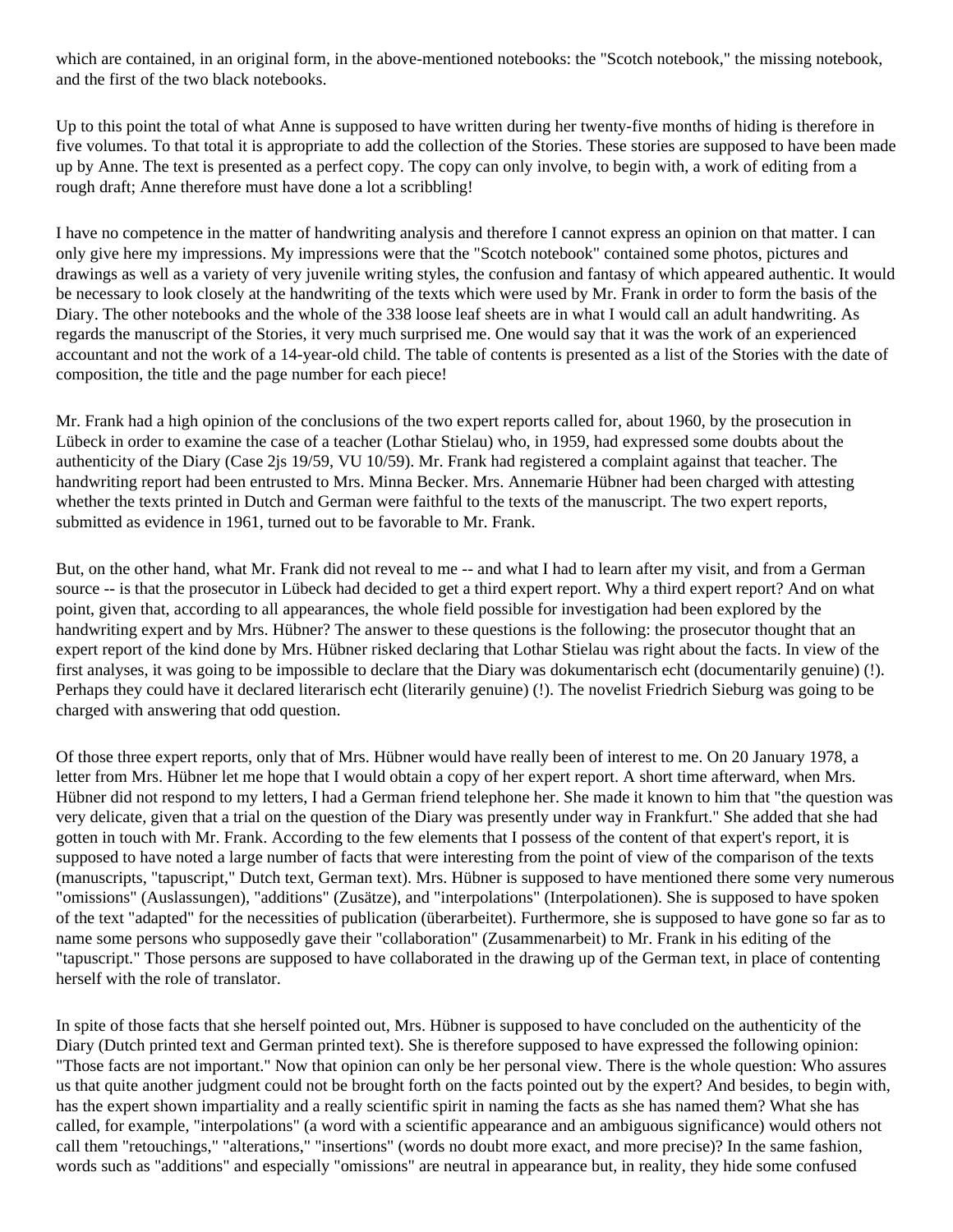realities: an "addition" or an "omission" can be honest or dishonest; they can change nothing important in a text or they can, to the contrary, alter it profoundly. In the particular case that interests us here, those two words have a frankly benign appearance!

In any case it is impossible to consider those three expert opinions (Becker, Hübner, and Sieburg) as conclusive, because they had not been examined by a court. In fact, for some reasons of which I am unaware, Mr. Frank was to withdraw his complaint against Lothar Stielau. If my information is correct, Stielau agreed to pay 1,000 Marks of the 15,712 Marks of the cost of the proceedings begun. I suppose that Mr. Frank paid to the court of Lübeck those 1,000 Marks and that he had added to that sum 14,712 Marks for his own part. I recall that Mr. Frank told me that Lothar Stielau had, moreover, agreed to present him with his written apology. Lothar Stielau had lost his job as a teacher at the same time. Mr. Frank did not speak to me about Heinrich Buddeberg, Lothar Stielau's co-defendant. Perhaps Buddeberg himself also had to turn over 1,000 Marks and to present his apologies.

I linger here on these matters of expert opinions only because in our interview Mr. Frank had himself lingered there, while not mentioning certain important facts (for example, the existence of a third expert opinion), and while presenting to me the two expert opinions as conclusive. The matter of the manuscripts did not interest me very much either. I knew that I would not have the time to examine them closely. What interested me most of all was to know how Mr. Frank would have explained to me the "unexplainable quantity of unlikely or inconceivable facts" that I had called attention to in reading the Diary. After all, what does it matter that some manuscripts, even declared authentic by some experts, contain this type of facts, if those facts could not have existed? But Mr. Frank was to show himself to be incapable of furnishing me with the least explanation. In my opinion he was expecting to see the authenticity of the Diary questioned by the usual arguments, of the psychological, literary, or historical order. He did not expect arguments of internal criticism bearing on the realities of material life: the realities which, as one knows, are stubborn. In a moment of confusion, Mr. Frank moreover declared to me: "But I had never thought about those material matters!"

Before coming to some precise examples of that confession, I owe it to the truth to say that on two occasions Mr. Frank gave me good answers and those were in regard to two episodes that I have not mentioned up to now, precisely because they were to find an explanation. The first episode was incomprehensible to me because of a small omission from the French translation (I did not possess at that time the Dutch text). The second episode was incomprehensible to me because of an error that figures in all the printed texts of the Diary. Where, on the date of 8 July 1944, it is a question of the male greengrocer, the manuscript gives: "la marchande de légumes" (the female greengrocer). And that is fortunate, for a careful reader of the book knows very well that the greengrocer in question could not have delivered to those in hiding "19 pounds of green peas" (!) on 8 July 1944 for the good reason that he had been arrested 45 days before by the Germans for one of the most serious of reasons (he had had two Jews at his home). That act had set him "on the edge of an abyss" (25 May 1944). One has a hard time understanding how a greengrocer leaps from "the abyss" in order to thus deliver to some other Jews such a quantity of compromising merchandise. To tell the truth, one does not understand very much better the wife of that unfortunate man, but the fact is there, the text of the manuscript is not absurd like that of the Dutch, French, German, and English printings. The writer of the manuscript had been more careful. It remains that the error of the printed texts was perhaps not an error, but indeed a deliberate and unfortunate correction of the manuscript. We read, in fact, in the printed Dutch text: van der groenteboer om de hoek, 19 pond (cries Margot); and Anne answers; Dat is aarding van hem. In other words, Margot and Anne used the masculine on two occasions; "from the (male) greengrocer on the corner 19 pounds," Anne's answer: "That's nice of him." For my part, I would draw two other conclusions from that episode:

- 1. Internal criticism bearing on the coherence of a text allows us to detect some anomalies which are revealed to be true anomalies;
- 2. A reader of the Diary, having come to that episode of 8 July 1944, would be right to declare absurd a book in which the hero ("the nice greengrocer on the corner") leaps back out of the depths of the abyss as one would rise up from the dead.

That greengrocer, Mr. Frank told me, was named Van der Hoeven. Deported for having harbored Jews at his home, he came back from deportation. At the time of the commemorative ceremonies, he had come back to appear at the side of Mr. Frank. I asked Mr. Frank if, after the war, some people from the neighborhood had declared to him: "We suspected the presence of people in hiding at 263 Prinsengracht." Mr. Frank clearly answered me that no one had suspected their presence, including the men of the store, including Lewin, also including Van der Hoeven. The latter supposedly helped them without knowing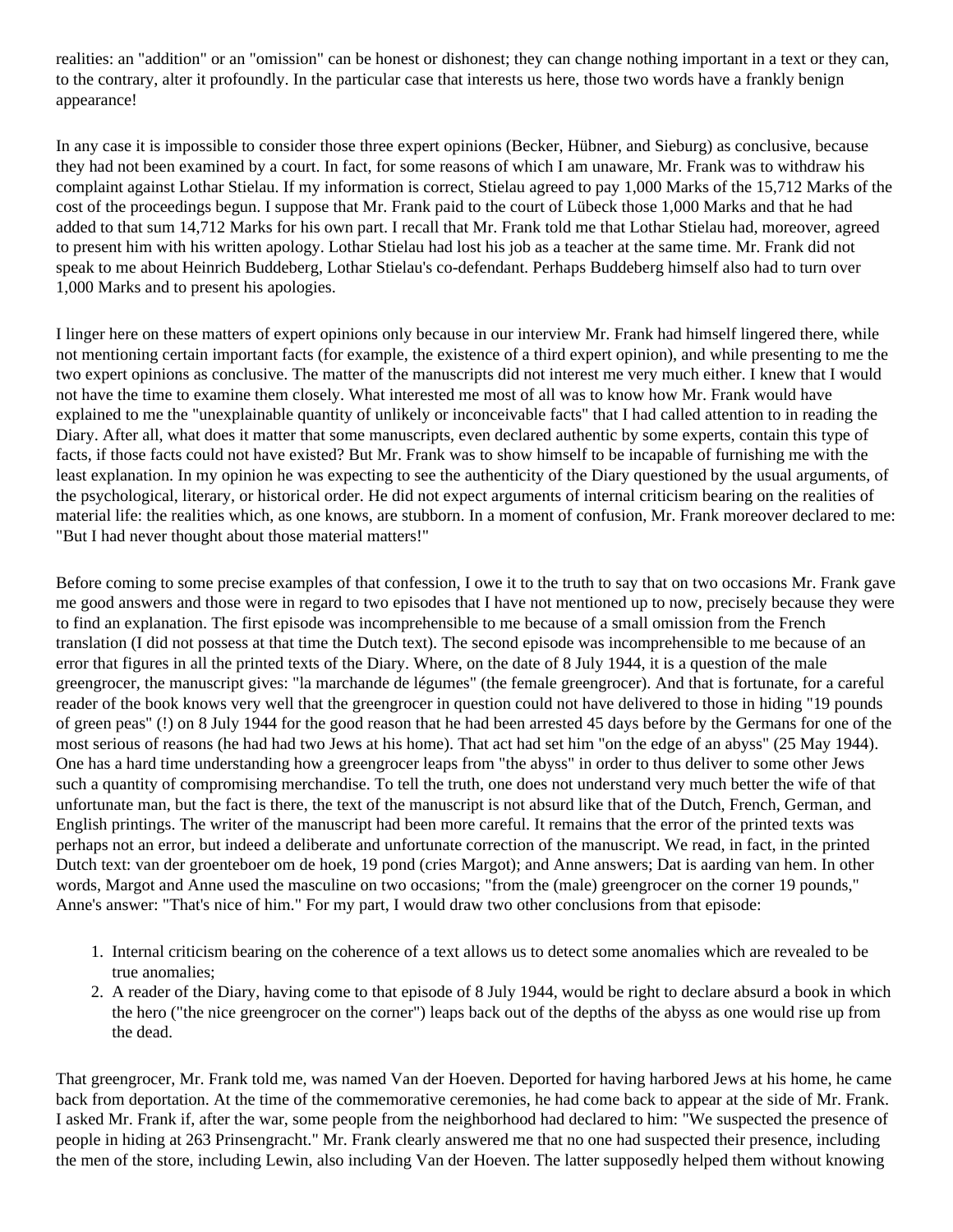In spite of my repeated questions on this point, Mr. Frank was not able to tell me what his neighbors at No. 261 sold or made. He did not remember that there had been in his own house, at No. 263, a housekeeper described in the book as a possible "enemy." He ended by answering me that she was "very, very old" and that she only came very rarely, perhaps once a week. I said to him that she must have been astonished to suddenly see the installation of the "swinging cupboard" on the landing of the second floor. He answered no, given that the housekeeper never came there. That answer was to provoke for the first time a kind of dispute between Mr. Frank and his wife, who was present at our interview. Beforehand, in fact, I had taken the precaution of having Mr. Frank make it clear to me that those in hiding had never done any housekeeping outside of cleaning a part of the annex. The logical conclusion of Mr. Frank's two statements therefore became: "For twenty-five months, no one had done any cleaning of the landing on the second floor." In the face of that improbability, Mrs. Frank suddenly broke in to say to her husband: "Nonsense! No cleaning on that landing! In a factory! But there would have been dust this high!" What Mrs. Frank could have added is that the landing was supposed to have served as a passageway for the people in hiding in their comings and goings between the annex and the front house. The trail of their goings and comings would have been obvious in the midst of so much accumulated dust, even without taking into account the dust from the coal brought from downstairs. In fact, Mr. Frank could not have told the truth when he spoke in this way about a kind of phantom housekeeper for a house so vast and so dirty.

On several occasions, at the beginning of our interview, Mr. Frank thus attempted to supply some explanations which, finally, did not explain anything at all and which led him, to the contrary, into some impasses. I must say here that the presence of his wife was to prove to be especially useful. Mrs. Frank, who was very well acquainted with the Diary, obviously believed up to then in the authenticity of the Diary as well as in the sincerity of her husband. Her surprise was only more striking in the face of the terrible quality of Mr. Frank's answers to my questions. For myself, I retain a painful memory of what I would call certain "realizations" by Mrs. Frank. I do not at all wish to say that Mrs. Frank today takes her husband for a liar. But I claim that Mrs. Frank was strongly conscious, at the time of our interview, of the anomalies and of the serious absurdities of the whole story of Anne Frank. Hearing the "explanations" of her husband, she came to use toward him some phrases of the following kind:

"Nonsense!"

"What you are saying is unbelievable!"

"A vacuum cleaner! That is unbelievable! I had never noticed it!"

"But you were really foolhardy!"

"That was really foolhardy!"

The most interesting remark that Mrs. Frank made was the following: "I am sure that the people (of the neighborhood) knew that you were there." For my part, I would say rather: "I am sure that the people of the neighborhood would have seen, heard, and smelled the presence of the persons in hiding, if there were indeed some persons hidden in that house for twentyfive months."

I would take one other example of Mr. Frank's explanations. According to him, the people who worked in the front house could not see the main part of the annex because of the "masking paper on the window panes." This statement, which is found in the brochure of the "museum," was repeated to me by Mr. Frank in the presence of his wife. Without pausing at that statement, I went on to another subject: that of the consumption of electricity. I made the remark that the consumption of electricity in the house must have been considerable. Because Mr. Frank was surprised by my remark, I stated it precisely: "That consumption must have been considerable because the electric light was on all day in the office on the courtyard and in the store on the courtyard in the front house." Mr. Frank then said to me: "How is that? The electric light is not necessary in broad daylight!" I indicated to him how those rooms could not receive daylight, knowing that the windows had some "masking paper" on them. Mr. Frank then answered me that those rooms were not so very dark: a disconcerting answer which found itself in contradiction with the statement of the booklet written by Mr. Frank: "Spices must be kept in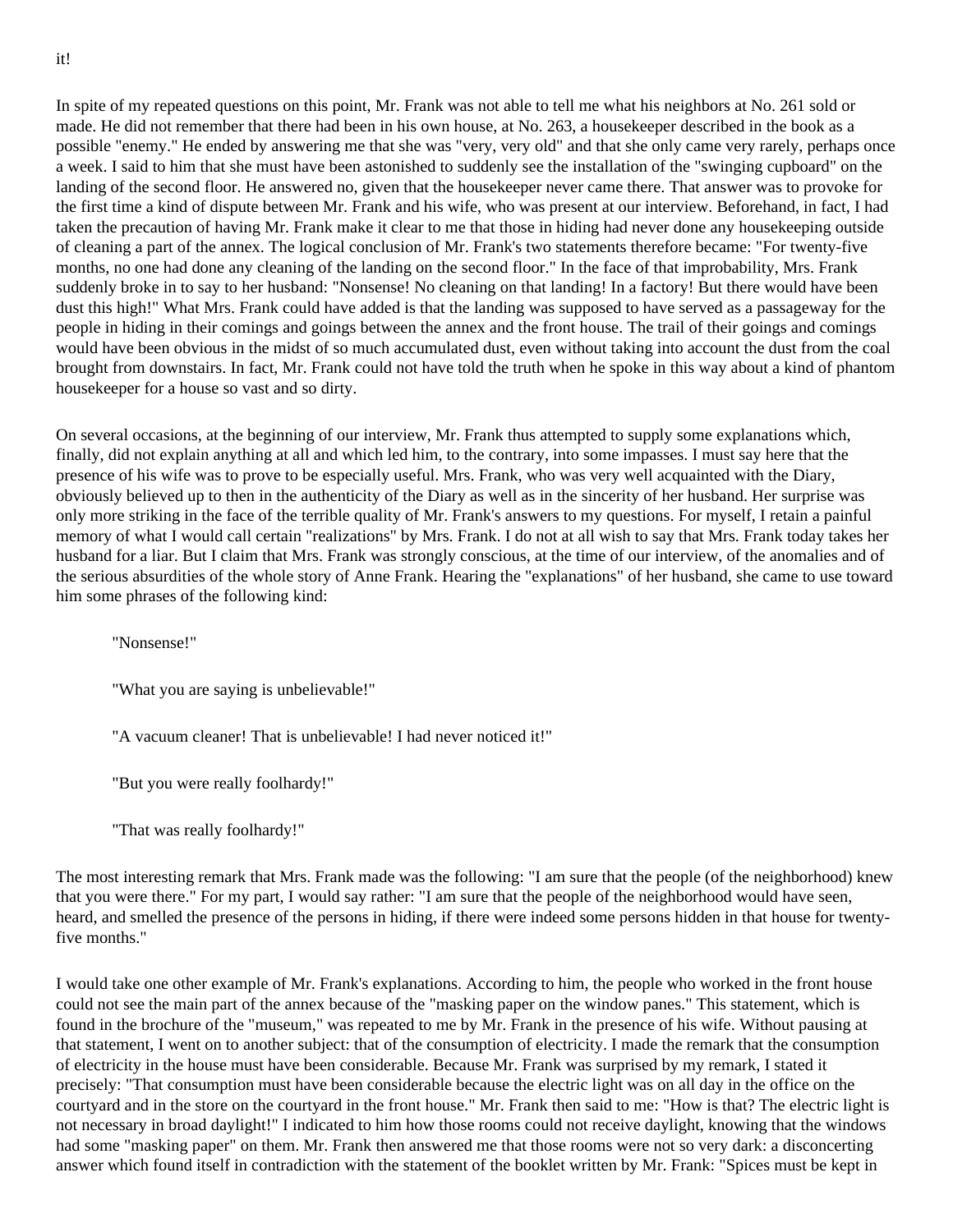the dark " (page 27 of the 36 page booklet mentioned above on page 82). Mr. Frank then dared to add that, all the same, what one saw through those windows on the courtyard was only a wall. He specified, contrary to all evidence, that one did not see that it was the wall of a house! That detail contradicted the following passage of the same prospectus: "therefore, although you saw windows, you could not see through them, and everyone took it for granted that they overlooked the garden" (ibidem). I asked if those masked windows were nevertheless sometimes open, if only for airing out the office where they received visitors, if only in the summer, on swelteringly hot days. Mrs. Frank agreed with me on that and remarked that those windows must all the same have been open sometimes. Silence from Mr. Frank.

The list of the noises left Mr. Frank, and especially Mrs. Frank, perplexed. As regards the vacuum cleaner, Mr. Frank was startled and declared to me: "But there could not have been a vacuum cleaner there." Then, in the face of my assurance that there had been one, he began to stammer. He told me that, if indeed there had been a vacuum cleaner, they must have run it in the evening, when the employees (the "enemies") had left the front house, after work. I objected that the noise of a vacuum cleaner of that era would have been so much better heard by the neighbors (the walls were "thin," 25 March 1943) as it would have occurred in empty rooms or close to empty rooms. I revealed to him that, in any case, Mrs. Van Daan, for her part, was supposed to have used that vacuum cleaner every day, regularly, at about 12:30 pm (the window probably being open). Silence from Mr. Frank, while Mrs. Frank was visibly moved. The same silence for the alarm clock, with the sometimes untimely alarm (4 August 1943). The same silence for the removal of the ashes, especially on swelteringly hot days. The same silence about the borrowing, by the persons in hiding, from the supply of coal (a rare commodity) common to the whole house. Even silence about the question of the bicycles used after their confiscation and after the prohibition of their use by Jews.

A number of questions therefore remained without answers or even at first gave rise to some explanations by which Mr. Frank worsened his case. Then Mr. Frank had, as it were, a windfall: a magic formula. That formula was the following: "Mr. Faurisson, you are theoretically and scientifically right. I agree with you 100 percent What you pointed out to me was, in fact, impossible. But, in practice, it was nevertheless in that way that things happened." I pointed out to Mr. Frank that his statement troubled me. I told him that it was almost as if he agreed with me that a door could not be at the same time open and closed and as if, in spite of that, he stated that he had seen such a door. I pointed out to him, in another connection, that the words "scientifically" and "theoretically" and "in practice" were unnecessary and introduced a distinction devoid of meaning because, in any case, "theoretically," "scientifically," and "in practice" a door at the same time open and closed quite simply cannot exist. I added that I would prefer to each particular question an appropriate response or, if need be, no answer at all.

Near the beginning of our interview, Mr. Frank had made, in the friendliest way in the world, a major concession, a concession announced by me above on page 83. As I began to make him understand that I found absurd the explanations that he had furnished in his prospectuses, both regarding the ignorance of the Germans about the architecture typical of Dutch houses and about the presence of smoke constantly above the roof of the annex (the "little factory"), he wanted to admit right away, without any insistence on my part, that it was a question there of pure inventions on his part. Without using, it is true, the word "inventions," he declared to me, in substance: "You are quite right. In the explanations that are given to visitors, it is necessary to simplify. That is not so serious. It is necessary to make that agreeable to visitors. This is not the scientific way of doing things. One is not always able to be scientific."

That confidential remark enlightens us on what I believe to be a character trait of Mr. Frank: Mr. Frank has the sense of what pleases the public and he seeks to adapt himself to it, free to take liberties with the truth. Mr. Frank is not a man to give himself a headache. He knows that the general public is satisfied with little. The general public seeks a sort of comfort, a sort of dream, a sort of easy world where it will be brought exactly the kind of emotion that confirms it in its habits of feeling, seeing, and reasoning. That smoke above the roof could disturb the general public? What does it matter? Let's make up an explanation not necessarily probable, but simple and, if it is necessary, simple and crude. Perfection is reached if that fabrication confirms some accepted ideas or habitual feelings: for example, it is very probable that for those who love Anne Frank and who come to visit her house, the Germans are brutes aud beasts; well, they will find a confirmation of that in Mr. Frank's explanations: the Germans went so for as to be unaware of the architecture typical of the houses in Amsterdam. In a general way, Mr. Frank appeared to me, on more than one occasion, as a man devoid of finesse (but not of cunning) for whom a literary work is, in relation to reality, a form of lying contrivance, a domain where one takes liberties with the truth, a thing which "is not so serious" and which allows for writing almost anything.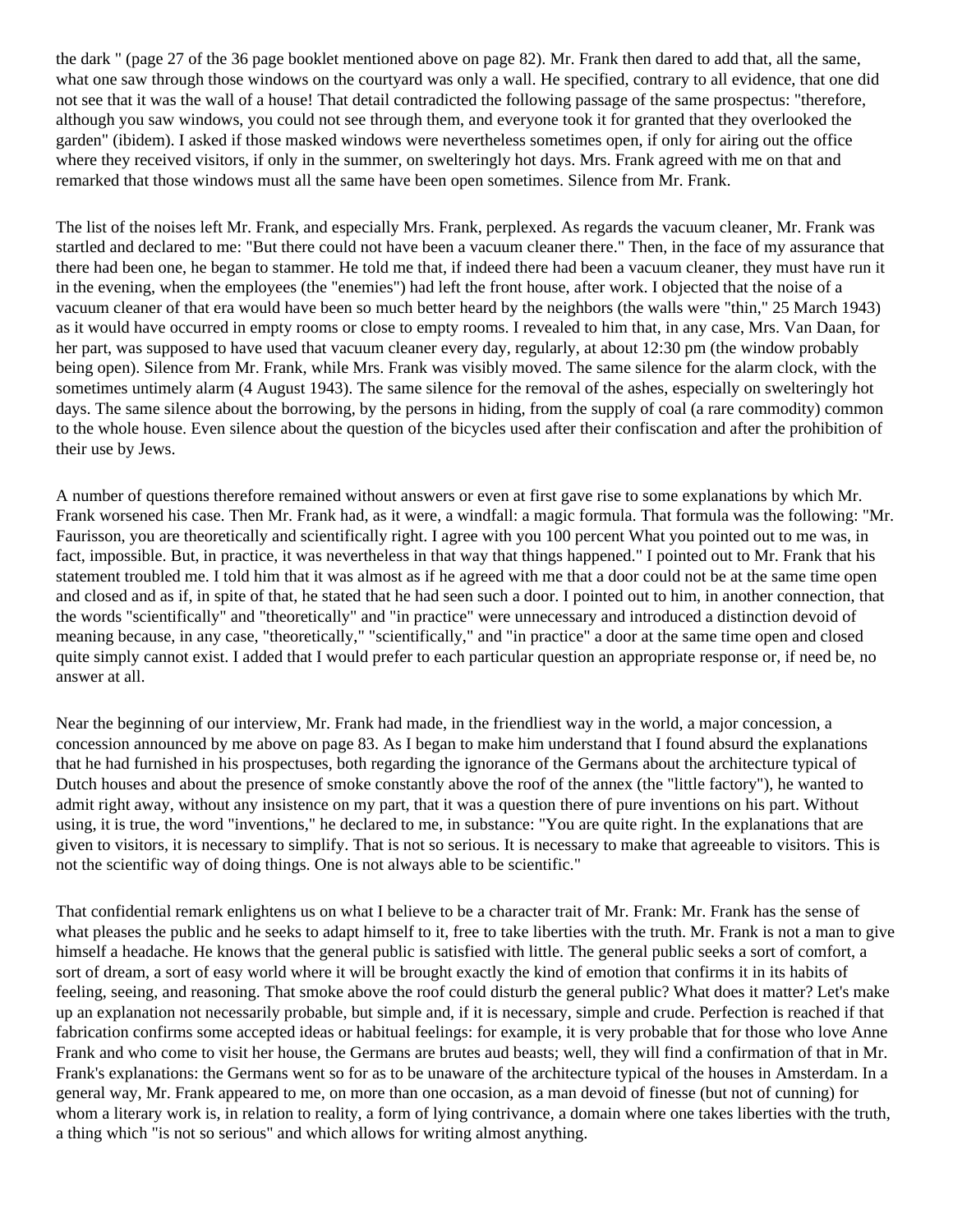I asked Mr. Frank what explanations he could furnish me on the two points where he agreed that he had said nothing serious to the visitors. He could not answer me. I questioned him about the layout of the premises. I had noted some anomalies in the plan of the house, such as it is reproduced - by Mr. Frank -- in all the editions of the Diary. Those anomalies had been confirmed for me by my visit to the museum (taking account of the changes made in the premises in order to make it into a museum). It was then that once again Mr. Frank went on to be led, in the face of the physical evidence, to make some new and important concessions to me, especially, as is going to be seen in regard to the "swinging cupboard." He began by admitting that the diagram of the plan ought not to have concealed from the reader that the small courtyard which separates the front house from the annex was common to No. 263 (the Frank house) and to No. 265 (the house of their neighbors and "enemies"). It seems bizarre that, in the Diary, there was not the slightest allusion to the fact, which, for the persons in hiding, was of extreme importance. Mr. Frank then acknowledged that the diagram of the place let people believe that on the third floor the flat roof was not accessible; but that roof was accessible by a door from the annex and it could very well have offered to the police or to the "enemies" an easy way of access into the very heart of the premises inhabited by the persons in hiding. Finally and especially, Mr. Frank conceded to me that the "swinging cupboard" did not make any sense. He recognized that his ruse could not, in any case, have prevented a search of the annex, seeing that that annex was accessible in other ways, and especially in the most natural way -- the entrance door leading out to the garden. That entrance, it is true, does not appear on the schema because the schema does not contain any drawing of the whole ground floor. As to the museum visitors, they do not have access to this same ground floor. That famous "swinging cupboard" thus became a particularly strange invention of "the persons in hiding." One must, in fact, think here that the making of that "swinging cupboard" was a dangerous job. The destruction of the stair steps, the assembling of that false cupboard, the change of a passageway into an apparent dead end, all that could only give warning to the "enemies." All that had of course been suggested by Kraler and carried out by Vossen (21 August 1942)!

The more that my interview went on, the more the embarassment of Mr. Frank became visible. But his amiability did not fail; quite the contrary. At the end, Mr. Frank went on to use a sentimental argument, apparently clever and in a good natured tone. That argument was the following: "Yes, I agree with you, we were a little imprudent. Certain things were a little dangerous, it is necessary to recognize that. Besides, it is perhaps the reason why we were finally arrested. But do not believe, Mr. Faurisson, that the people were suspicious at that point." That curious argumentation went on to suggest to Mr. Frank sentences such as: "The people were decent!" or even: "The Dutch were good!," or even, on two occasions: "The people were good!"

These sentences have only one inconvenience: they render absurd all of the "precautions" pointed out in the book. To a certain extent, they even rob the book of its meaning. The book recounts, as a matter of fact, the tragic adventure of eight persons hunted down, forced to hide, to bury themselves alive for twenty-five months in the midst of a ferociously hostile world. In those "days in the tomb" only some select few people knew of their existence and brought them help. One could say that in resorting to his last arguments, Mr. Frank tried with one hand to fill in the cracks in a work which, with the other hand, he was dismantling.

On the evening of our first day of interviews, Mr. Frank handed to me his own copy, in French, of the book by Ernst Schnabel: Spur eines Kindes (French title: Sur les traces d'Anne Frank; English title: Anne Frank: A Portrait in Courage). He told me that I would perhaps find in that book some answers to certain of my questions. The pages of that copy were not cut. It should be mentioned that Mr. Frank speaks and understands French, but he reads it with a little difficulty. (I should make it clear here that all our interviews took place in English, a language that Mr. Frank has mastered perfectly.) I had not yet read that book, because the strict observance of the methods proper to pure internal criticism obliges one to read nothing about a work so long as one has not yet personally gotten a clear idea of that work. During the night that preceeded our second interview, I glanced through the book. Among a dozen points that acted to confirm to me that the Diary was a fable (in spite of the fact that Schnabel made many efforts to persuade us of the contrary), I call attention to an amazing passage on page 151 of the French text. That passage concerned Mr. Vossen, the man who, it seemed, had devoted himself, as carpenter, to making the "swinging cupboard" intended to conceal the persons in hiding (Diary, 21 August 1942). "Good old Vossen" was supposed to work at 263 Prinsengracht. He kept the persons in hiding up-to-date on everything that took place in the store. But illness had forced him to retire to his home, where his daughter Elli joined him after her own work hours. On 15 June 1943, Anne spoke about him as a precious friend. But, if one believes a remark of Elli reported by Schnabel, good old Vossen was unaware of the existence of the Franks at 263 Prinsengracht! Elli recounts, in fact, that on 4 August 1944, when she returned to her residence, she informed her father of the arrest of the Franks. The French text of Schnabel says: "I was seated at the side of the bed and I had told him everything. My father very much liked Mr. Frank, whom he had known for a long time. He was not aware that the Franks had not left for Switzerland, as was claimed, but had hidden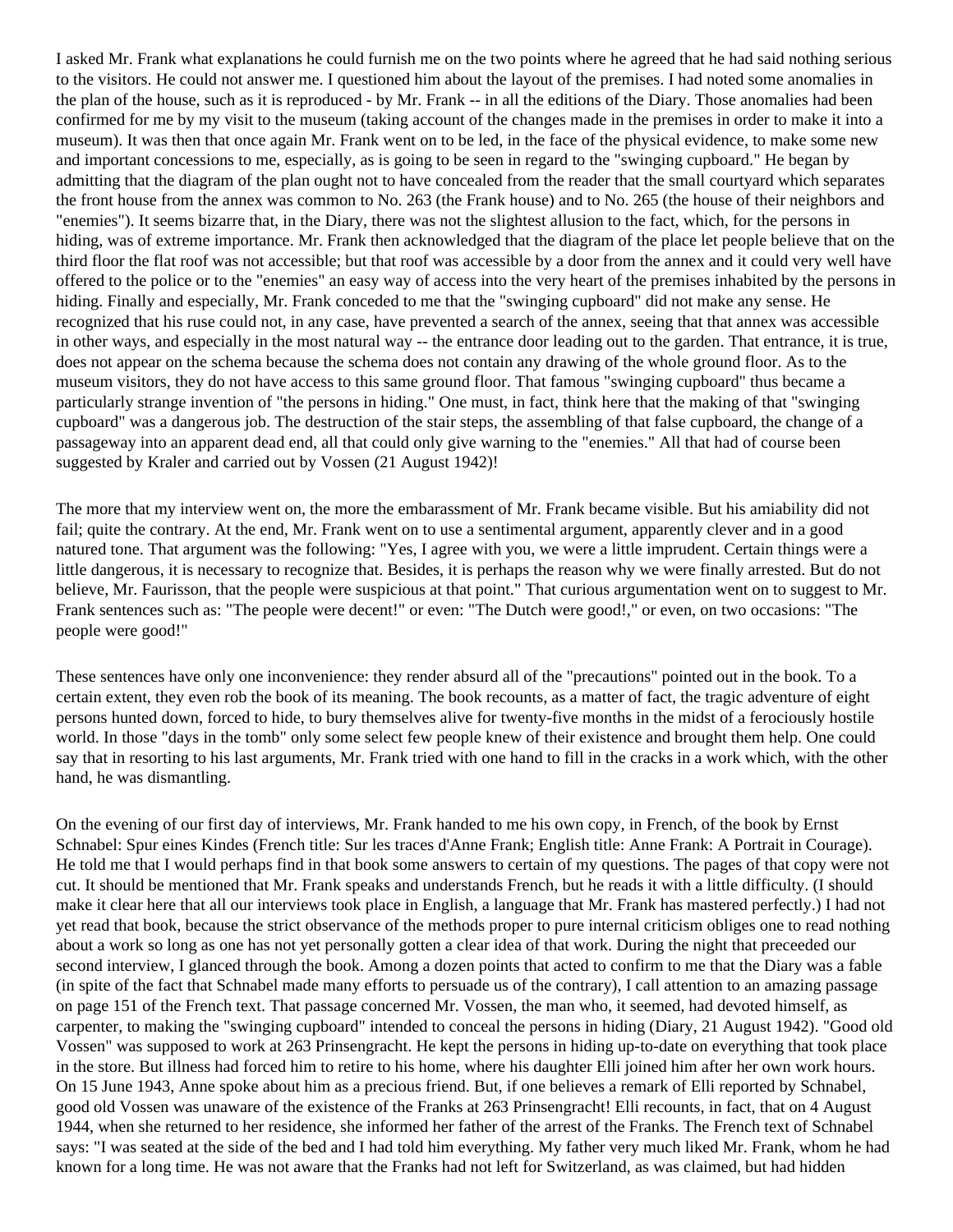themselves on the Prinsengracht." But what is incomprehensible is that Vossen could have believed in that rumor. For nearly a year he had seen the Franks at Prinsengracht, he had spoken with them, he had helped them and he had become their friend. Then, when because of his bad health he had left his job on the Prinsengracht, his daughter Elli was able to keep him up to date on the doings of his friends, the Franks.

Mr. Frank was not able to explain to me that passage from Schnabel's book. Rushing to the German and the English texts of the same work, he made a surprising discovery: the whole passage where Elli spoke with her father did indeed appear in those texts, but, lacking the sentence beginning with: "He was not aware " and ending with: " the Prinsengracht." In the French text, Elli continued: II ne dit rien. Il restait couché en silence. For comparison, here is the German text:

Ich setze mich zu ihm ans Bett und habe ihm alles gesagt. Er hing sehr an Herrn Frank, denn er kannte ihn lange [passage missing]. Gesagt hat er nichts. Er hat nur dagelegen. (Anne Frank/Ein Bericht von Ernst Schnabel, Spur eines Kindes, Fischer Bucherei, 1958, 168 pages, page 115.)

And here is the English text:

I sat down beside his bed and told him everything. He was deeply attached to Mr. Frank, who he had known a long time [passage missing]. He said nothing. (Anne Frank: A Portrait in Courage, Ernst Schnabel, Translated from the German by Richard and Clara Winston. New York: Harbrace Paperback Library, Harcourt, Brace and World, Inc.;1958; 181 pages; page 132.)

After returning to France, it was easy for me to clear up this mystery: from many other points in the French text it became evident that there had existed two original German versions. The first version of Schnabel must have been sent in "tapuscript" to the French publishing house of Albin Michel so that from it there could be prepared a translation into French, without losing time. Thereupon Schnabel or, very probably, Mr. Frank, had gone on to do a revision of its text. He had then left out the problematical sentence about Vossen. Then Fischer published that corrected version. But in France they had done the job in double quick time and the book had already left the presses. It was too late to correct it. I note moreover a bibliographical curiosity: my copy of Sur les traces d'Anne Frank (translated from the German by Marthe Metzger, Editions Albin Michel, 1958, 205 pages) bears a reference to "18th thousand" and its date for the completion of printing was in February 1958. But the first thousand of the original German edition was in March 1958. The translation therefore did indeed appear before the original.

It remains, of course, to know why Ernst Schnabel or Mr. Frank had believed it proper to proceed with that amazing correction. The fact remains that Mr. Frank showed his confusion once more in the face of this further anomaly. We took leave of each other in the most painful of atmospheres, where each token friendliness that Mr. Frank showed me embarrassed me a little more. Shortly after my return to France, I wrote to Mr. Frank to thank him for his hospitality and to ask him Elli's address. He answered me pleasantly while asking me to send him the French copy of Schnabel's book, and without speaking to me about Elli. I sent his copy back to him while again asking him for the address. No answer this time. I telephoned him at Birsfelden. He responded to me that he would not give me that address, and especially now that I had sent to Kraler (Kugler) an "idiotic" letter. I will come back to that letter.

### **Bibliographical examination**

The previously mentioned book by Schnabel (Anne Frank: A Portrait in Courage) has some curious omissions, while the long article, unsigned, that Der Spiegel (1 April 1959, pages 51-55) devoted to the diary, in the wake of the Stielau case, brings us some curious revelations. The title of that article is eloquent: "Anne Frank. Was Schrieb das Kind?" ("Anne Frank. What did the Child Write?")

Ernst Schnabel openly defended Anne Frank and Otto Frank. His book is relatively rich on all that precedes and on all that follows the twenty-five months of their life at Prinsengracht. On the other hand, it is very poor concerning those twenty-five months. One would say that the direct witnesses (Miep, Elli, Kraler, Koophuis, Henk) have nothing to say on that very important period. Why do they remain silent in that way? Why have they said only some commonplace things like: "When we had our plate of soup upstairs with them at noon " (page 114)1 or: "We always had lunch together " (page 117)? Not one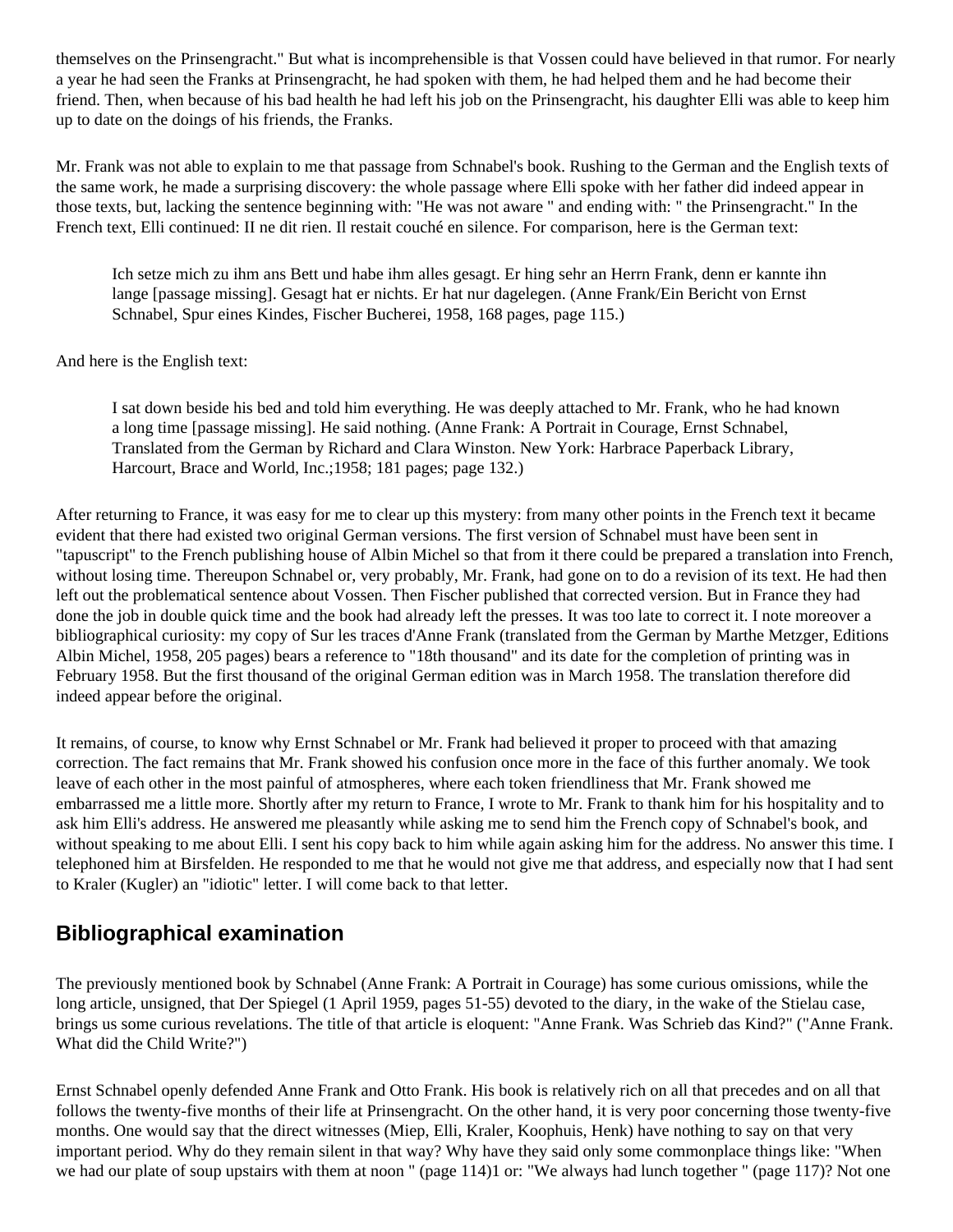concrete detail, not one description, not one anecdote is there that by its preciseness would give the impression that the persons in hiding and their faithful friends regularly ate together this way at noon. Everything appears in a kind of fog. But those witnesses were questioned only thirteen years, at the most, after the arrest of the Franks, and certain of them such as Elli, Miep and Henk, were still young. I am not talking about numerous other persons whom Schnabel wrongly calls "witnesses" but who, in fact, had never known or even met the Franks. This is the case, for example, with the famous "greengrocer" (Gemüsemann). "He did not know the Franks at all" (page 82). In a general way, the impression that I derived from reading Schnabel's book is the following: this Anne Frank had really existed; she had been a little girl without great character, without strong personality, without scholarly precociousness (to the contrary even), and no one suspected her of having an aptitude for writing; that unfortunate child knew the horrors of war; she had been arrested by the Germans; she had been interned, then deported; she passed through the camp at Auschwitz-Birkenau; she had been separated from her father; her mother died in the hospital at Birkenau on 6 January 1945; in approximately October of 1944 she and her sister were transferred to the camp at Bergen-Belsen; Margot died of typhus; then, in her turn, Anne, alone in the world, was also to die of typhus in March of 1945. These are some points about which the witnesses did not hesitate to talk. But with all of them one senses mistrust in the presence of the legendary Anne, who was capable of taking up the pen as we have been told, capable of keeping that diary and writing those stories, and writing "the beginning of a novel," etc. Schnabel himself writes a very revealing sentence when he declares: "My witnesses had a good deal to say about Anne as a person; they took account of the legend only with great reticence, or by tacitly ignoring it. Although they did not take issue with it by so much as a word, I had the impression that they were checking themselves. All of them read Anne's diary; they did not mention it (pages 4-5)." That last sentence is important "All of them had read Anne's diary; they did not mention it." Even Kraler, who sent a long letter to Schnabel from Toronto, did not make mention either of the Diary or of Anne's other writings (page 87). Kraler is the only direct witness to tell an anecdote or two about Anne; but, in a very curious way, he places these anecdotes in the period of time when the Franks still lived in their apartment on Merwedeplein, before their "disappearance" ("before they went into hiding," page 87). It is only in the corrected edition that the second anecdote is placed at Prinsengracht, even "when they were in the secret annex" (page 88). The witnesses did not wish that their names be published. The two most important witnesses (the "probable betrayer" and the Austrian policeman) were neither questioned nor even sought out. Schnabel attempts on several occasions to explain that curious failure (pages 8, 139, and all of the end of chapter ten). He goes so far as to present a sort of defense of the arresting officer! One person nevertheless does mention the Diary, but that is to draw attention to a point in it which seems bizarre to her concerning the Montessori school of which she was the director (page 40). Schnabel himself treats the Diary strangely. How to explain, indeed, the cutting that he does when he cites a passage such as that of his page 123? Quoting a long passage from the letter of 11 April 1944 in which Anne tells about the police raid in the wake of the burglary, he leaves out the sentence in which Anne gives the main reason for her distress; that reason was that the police, it appeared, went so far as to give the "swinging cupboard" some loud blows. ("This, and when the police rattled the cupboard door, were my worst moments.") Wouldn't Schnabel have thought, like any sensible man, that that passage is absurd? In any case, he tells us that he visited 263 Prinsengracht before its transformation into a museum. He did not see any "swinging cupboard" there. He writes: "The cupboard that was built against the door to disguise it has been pulled down. Nothing is left but the twisted hinges hanging beside the door." (page 74) He did not find any trace of a special camouflage, but only, in Anne's room, a yellowed piece of curtain "A tattered, yellowed remnant of curtain still hangs at the window." (page 75). Mr. Frank, it seems, marked in pencil on the wall paper, near one door, the successive heights of his daughters. Today, at the museum, the visitors can see an impeccable square of wall paper, placed under glass, where they notice the perfectly preserved pencil marks which appear to have been drawn the same day. They tell us that these pencil marks indicated the heights of Mr. Frank's children. When I saw Mr. Frank at Birsfelden, I asked him if it was not a question there of a "reconstruction." He assured me all that was authentic. But this is difficult to believe. Schnabel himself had simply seen, as a mark, an "A 42" which he interpreted thus: "Anne 1942." What is strange is that the "authentic" paper in the museum does not bear anything such as that Schnabel said that he had seen, only that mark and that the others had been destroyed or torn off ("the other marks have been stripped off " [ibidem].) Might Mr. Frank have made himself guilty here of a trick (ein Trick), such as that which he had suggested to Henk and to Miep for the photocopy of their passport?

A very interesting point about Anne's story concerns the manuscripts. I regret to say that I find very unlikely the account of the discovery of those many scripts, then their passing on to Mr. Frank by his secretary Miep. The police supposedly scattered the floor with all sorts of papers. Among those papers, Miep and Elli supposedly gathered up a "Scotch notebook" (ein rotkariertes Buch; a red plaid book) and many other writings in which they are supposed to have recognized Anne's writing. They supposedly did not read anything. They are supposed to have put all these papers aside in the large office. Then, those papers supposedly were handed over to Mr. Frank at the time of his return from Poland (pages 179-181.) That account does not agree at all with the account of the arrest. The arrest was made slowly, methodically, correctly, exactly like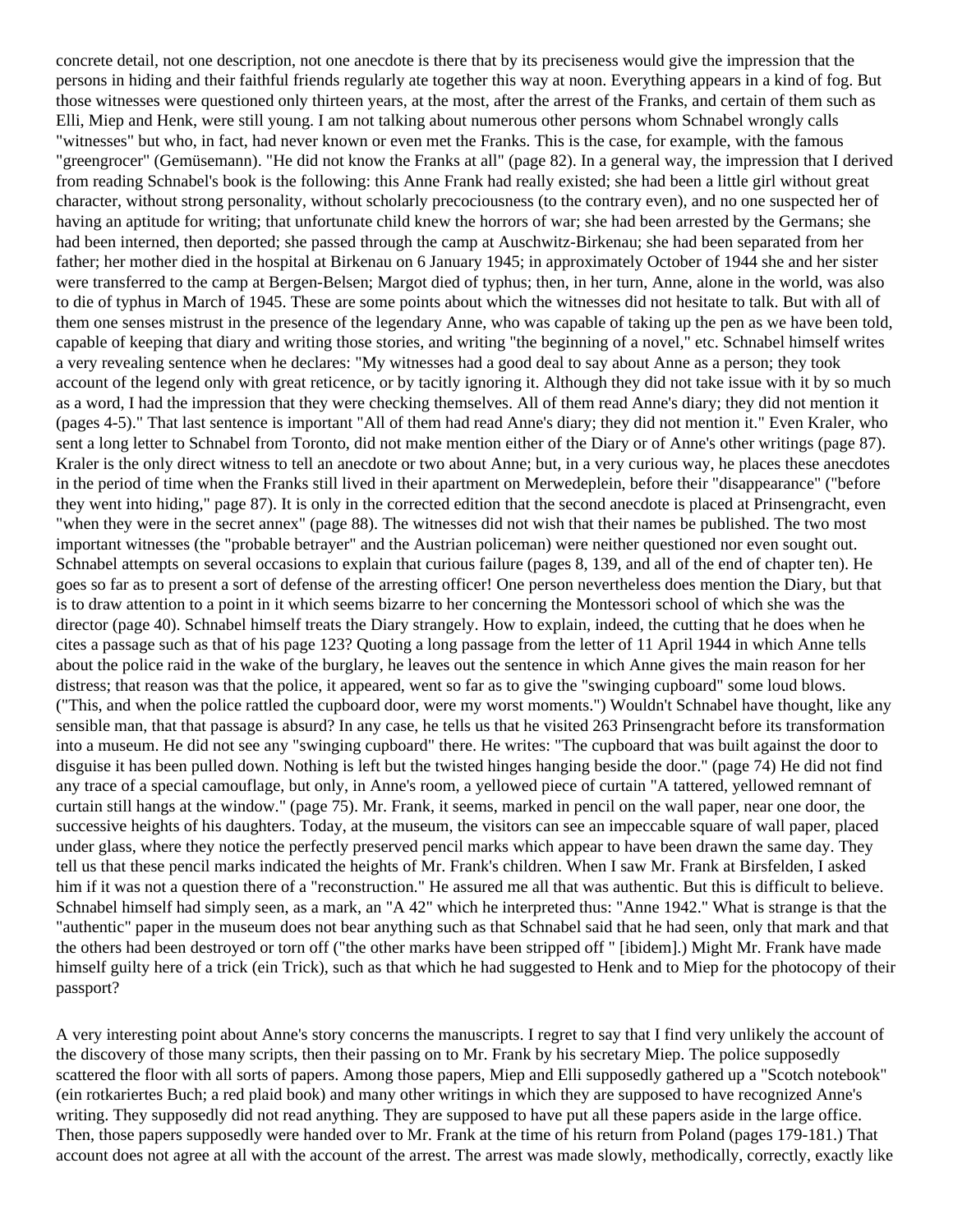the search. The testimonies are unanimous on that point (see chapter nine). After the arrest, the police came back to the premises on several occasions; they especially interrogated Miep. The police wished to know if the Franks were in contact with other persons in hiding. The Diary, such as we know it, would have revealed, at first glance, a great deal of information valuable to the police, and would have been terribly compromising for Miep, Elli, and for all the friends of the persons in hiding. The police could have disregarded the "Scotch notebook" if, in its original condition, it consisted, as I think, only of some drawings, some photographs or notes of a harmless nature. But it would appear unlikely that they would have left there several notebooks and several hundreds of scattered pages, on which the handwriting was, at least in appearance, that of an adult. On the part of Elli and Miep, it would have been madness to gather together and to keep, especially in the office, such a mass of compromising documents. It would appear that they knew that Anne kept a diary. In a diary one is supposed to tell what happens from day to day. Consequently, Anne risked mentioning Miep and Elli in them.

Regarding the book by Schnabel, Mr. Frank made a surprising revelation to me. He told me that that book, although translated into several languages, had not been translated into Dutch! The reason for the exception was that the principal witnesses living in the Netherlands said that, because of modesty as well as because of a concern for their peace and quiet, they wished that people not talk about them. In reality, Mr. Frank was mistaken or else he was deceiving me. An investigation conducted in Amsterdam at first led me to believe that Schnabel's book had not been translated into Dutch. Even the Contact publishing house replied or had several libraries or several private individuals reply that that book did not exist. I discovered then that, in a showcase at the "Anne Frank House" museum, the book by Schnabel was shown as having been translated into Dutch and published in 1970 (twelve years after its publication in Germany, in France and in the United States!) under the title of: Haar laatste Levensmaanden (Her Last Months). The book unfortunately was not to be found. I got the same responses from the libraries and from the Contact publishing house. As a result of my insistence, Contact finally replied to me that there remained with them only one archive copy. With some difficulty I got permission to consult it, and then to get a photocopy of pages 263 to 304. For, in reality, the work in question contained only an extract from Schnabel's book, reduced to 35 pages, and placed as an appendix to the text of the Diary. The comparative study of Spur eines Kindes and of its "translation" into Dutch is of the greatest interest. Of the book by Schnabel, the Dutch can only read the five last chapters (out of thirteen chapters in all). Moreover, three of those five chapters have undergone cuts of all sorts. Certain of those cuts are marked by ellipses. Others are not marked at all. The chapters thus cut up are Chapters Nine, Ten and Thirteen -- which is to say those that concern, on the one hand, the arrest and its direct results (in the Netherlands) and, on the other hand, the history of the manuscripts. When it is no longer a question of those subjects, when it is a question of the camps (which is the case in Chapters Eleven and Twelve), the original text by Schnabel is respected. Examined closely, those cuts seem to have been introduced to remove the somewhat precise details which appear in the testimonies of Koophuis, Miep, Henk, and Elli. For example, it lacks, without anything to indicate to us the existence of a cut, the essential passage where Elli tells how she told her father about the arrest of the Franks (the 13 lines of page 115 of Spur are completely absent from page 272 of Haar Laatste Levensmaanden). It is odd that the only nation for whom they have thus reserved a censored version of the life of Anne Frank is precisely that one where the adventure of Anne Frank took place. Can you imagine some revelations about Joan of Arc that would be made to all sorts of foreign nations, but would be forbidden in some way to the French people? Such a way of acting is understandable only when the editors fear that, in the country of origin, the "revelations" would have rather quickly appeared suspect. That explanation given by Mr. Frank hardly holds. Because Koophuis, Miep, Henk, and Elli find themselves named anyhow (moreover by some complete or partial pseudonyms), and because Schnabel has them make such and such remarks, one does not see how the cuts introduced into those remarks can soothe the sensitive modesty of their authors or assure them more tranquility in their life in Amsterdam. I would believe rather that the preparation of the Dutch translation gave rise to some very long and arduous bargaining among all the interested parties or, at least, between Mr. Frank and some of them, but, as the years passed, they became more cautious and more sparing with details than in their original "testimonies."

The above-mentioned articles from Der Spiegel brings us, as I have said, some curious revelations. As a matter of principle I distrust journalists. They work too quickly. Here it is obvious that the journalist carried out a thorough investigation. The issue was too burning and too sensitive to be treated lightly. The conclusion of the long article could indeed be the following: While suspecting the Diary of being a forgery, Lothar Stielau perhaps proved nothing, but all the same he "ran into a really tricky problem -- the problem of the genesis of the publishing of the book" (auf ein tatsächlich heikles Problem gestossen -- das Problem der Enstehung der Buchausgabe, page 51). And it is revealed that we are very far from the text of the original manuscripts when we read in Dutch, in German, and in whatever language, the book entitled The Diary of Anne Frank. Supposing for a moment that the manuscripts are authentic, it is necessary to be aware that as a matter of fact what we read under that title, for example in Dutch (that is to say in the supposedly original language), is only the result of a whole series of operations of reorganizing and rewriting, participated in especially by Mr. Frank and some close friends,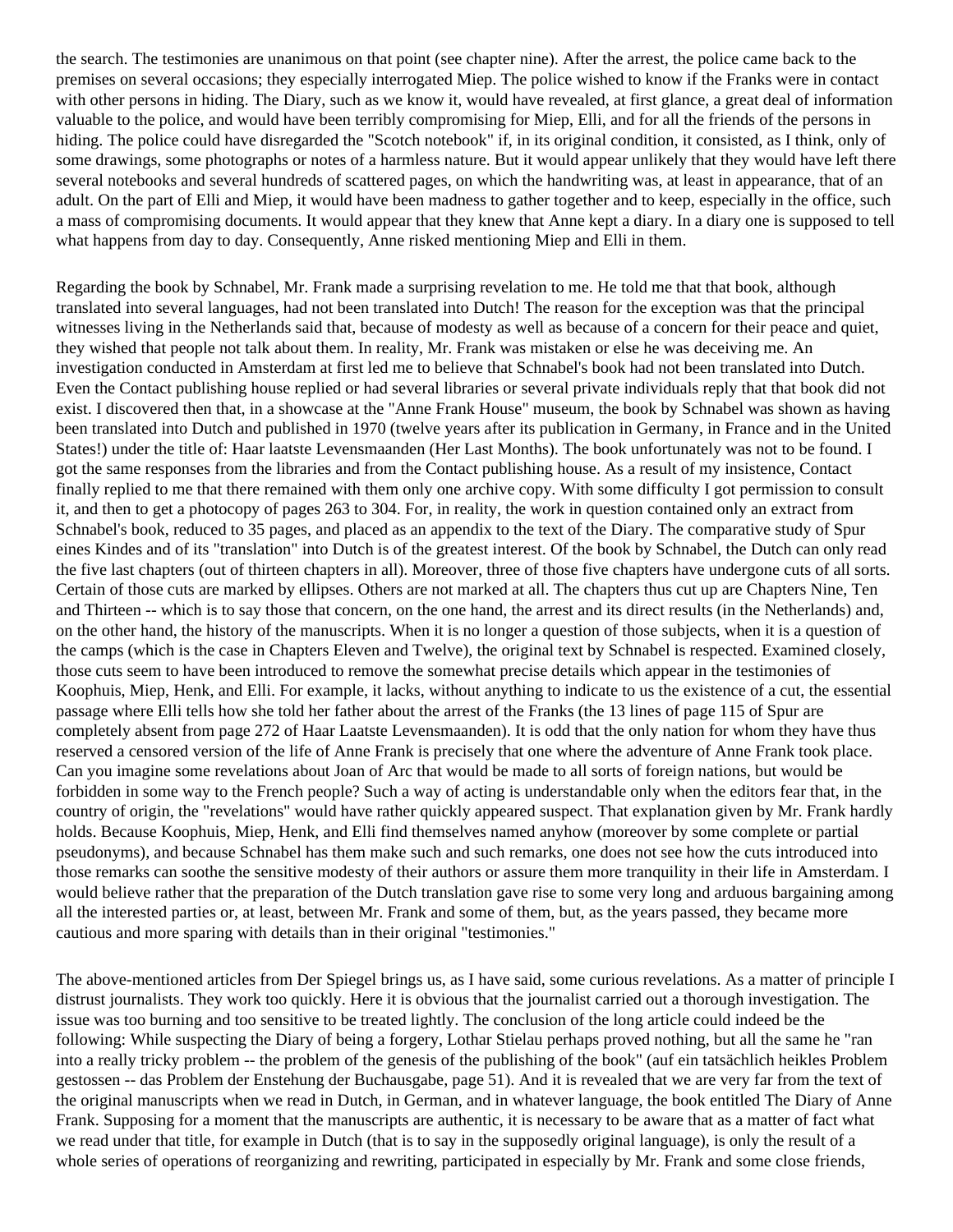among whom were (for the Dutch text) Mr. And Mrs. Cauvern and (for the German text) Anneliese Schütz, whose pupil Anne had been.

Between the original form of the book (the manuscripts) and its printed form (the Dutch edition from Contact in 1947), the text has known at least five forms in succession.

- 1. between the end of May 1945 and October 1945, Mr. Frank had drawn up a sort of copy (Abschrift) from the manuscripts, in part alone, in part with the help of his secretary Isa Cauvern (the wife of Albert Cauvern, a friend of Mr. Frank; before the war, the Cauverns had welcomed the Frank children to their home for vacations).
- 2. from October 1945 to January 1946, Mr. Frank and Isa Cauvern worked together on a new version of the copy, a typed version (Neufassung der Abschrift/Maschinengeschriebene Zweitfassung).
- 3. at an unspecified date (the end of the winter of 1945-1946), that second version (typed) was submitted to Albert Cauvern; insofar as he was a radio man -- an announcer with the "De Vara" radio network in Hilversum -- he knew about rewriting manuscripts. According to his own words, he began by "tolerably changing" that version; he drew up his own text as a "man of experience" (Albert Cauvern stellt heute nicht in Abrede, dass er jene maschinengeschriebene Zweitfassung mit kundiger Hand redigiert hat: "Am Anfang habe ich ziemlich viel geändert," page 52.) A detail that is surprising for a diary: he does not fear to regroup under a single date some letters written on different dates; on a second occasion he limited himself to correcting the punctuation as well as mistakes of phrasing and grammar; all those changes and corrections were carried out on the typed text; Albert Cauvern never saw the original manuscripts.
- 4. from the changes and corrections, Mr. Frank drew up what one can call the third typed text in the spring of 1946; he submitted the result to "three prominent experts" (drei prominente Gutachter, page 53), while letting them believe that it was a question of the complete reproduction of a manuscript, with the very understandable exception of some personal points of order; then, those three persons having apparently given their guarantee to the text, Mr. Frank went on to offer it to several publishing houses in Amsterdam which refused it; turning then, in all probability, to one of those three persons, Mrs. Anna Romein-Verschoor. He got the latter's husband, Mr. Jan Romein, Professor of History of the Netherlands at the University of Amsterdam, to write in the daily newspaper Het Parool a famous article which began with these words: "There has by chance fallen into my hands a diary (etc.)". Because the article was very laudatory, a modest Amsterdam publishing house (Contact) asked to publish that diary.
- 5. with the agreement once concluded or in the process of being concluded, Mr. Frank went to find several "spiritual counselors" (mehrere geistliche Ratgeber), one of whom was Pastor Buskes; he granted them full authority to censor the text (raumte ihnen freiwillig Zensoren-Befugnisse ein, pages 53-54). And that censorship was carried out.

But the oddities do not end there. The German text of the Diary forms the subject of interesting remarks on the part of the journalist from Der Spiegel. He writes: "One curiosity of the 'Anne Frank literature' is the translation work of Anneliese Schütz, of which Schnabel said: 'I would wish that all translations were so faithful,' but whose text very often diverges from the Dutch original" (page 54). In fact, as I will show below ("Comparing the Dutch and German texts" on page 100), the journalist is quite lenient in his criticism when he says that the German text diverges very often from what he calls the original (that is to say, without doubt, from the original printed by the Dutch). The printed German text does not have the right to be called a translation from the printed Dutch: it constitutes, properly speaking, another book by itself. But let us pass over this point. We will return to it.

Anneliese Schütz, a great friend of the Franks, like them a Jewish German refugee in the Netherlands, and Anne's teacher, therefore prepared a text, in German, of the diary of her former pupil. She settled down to that work for Anne's grandmother! The latter, very aged, did not in fact read Dutch. She therefore needed a translation into German, the Franks' mother tongue. Anneliese Schütz composed her "translation" "in the perspective of the grandmother" (aus der Grossmutter-Perspektive, page 55). She took some amazing liberties. Where, according to her recollections, Anne had expressed herself better, she made her express herself better! The grandmother had the right to that! die Grossmutter habe ein Recht darauf, mehr zu erfahren -- vor allem dort, "wo Anne nach meiner Erinnerung etwas besseres gesagt hatte" (ibidem). Let it be said in passing that Anneliese Schütz is never mentioned by Anne Frank in the Diary. Are we to understand that she had lived close to Anne or that she had met her during the twenty-five months when she hid at the Prinsengracht? To the "perspective of the grandmother," which dictated certain "obligations," there was added what one can call the "commercial perspective" which dictated other obligations. As a matter of fact, when the time came to publish the Diary in Germany, Anneliese Schütz inserted some new alterations. Let us take an example that she herself mentions. The manuscript, they say, included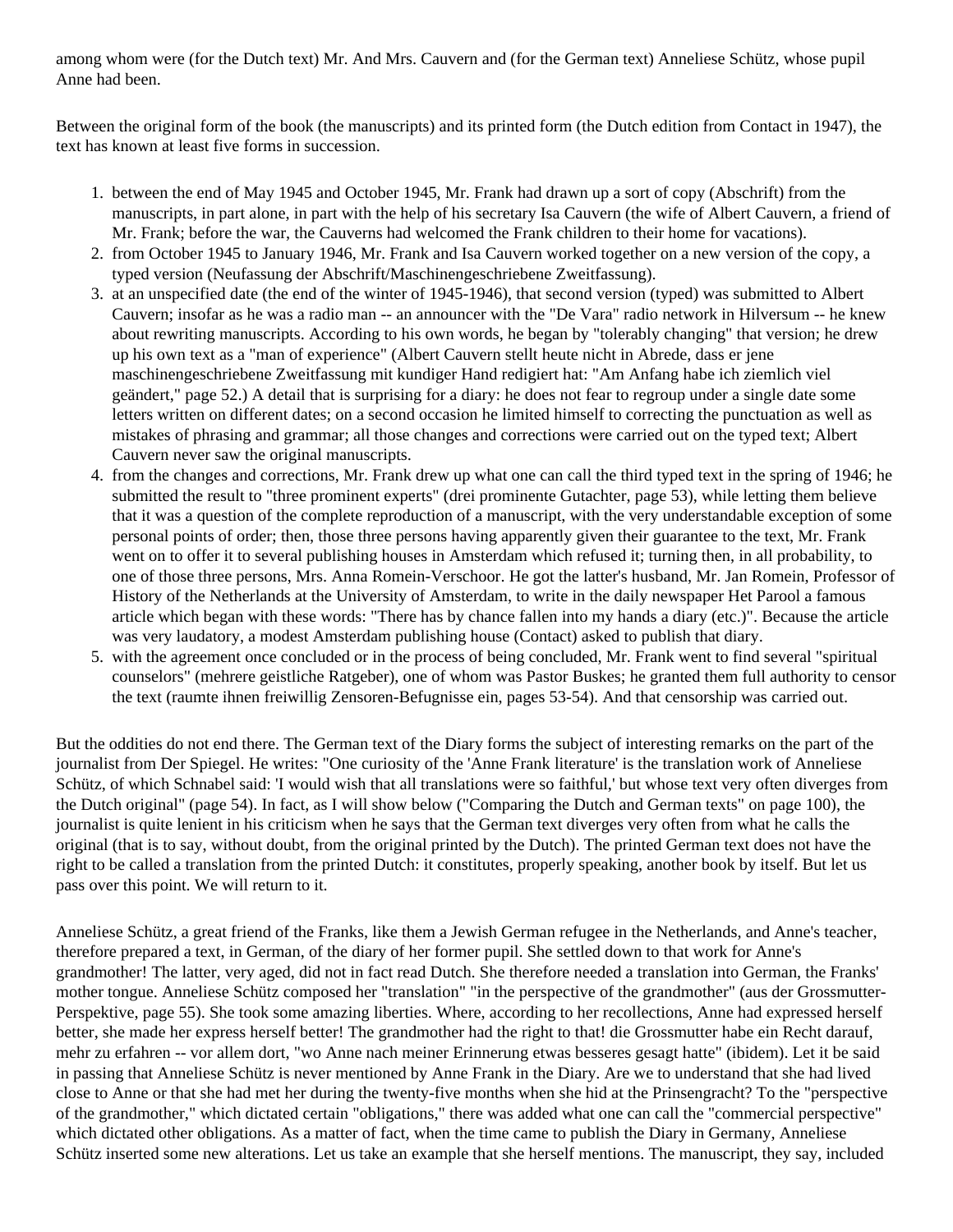the following sentence: " no greater hostility in the world than between the Germans and the Jews" (ibidem). Anneliese Schütz declared to the journalist of Der Spiegel: "I always told myself that a book, destined to be sold in Germany, cannot contain an expression insulting to the Germans" (ibidem). For my part, I would say that that argumentation at one and the same time of the commercial, sentimenta,l and political order is understandable when coming from a woman of Berlin Jewish origin, who had been a militant before the war in a suffragette movement and who had had to leave her own country for political reasons, but otherwise that argumentation is all the less acceptable because the "insulting" remarks have been and continue to be spread in the millions of copies of the Diary sold throughout the world in languages other than German. And I am not speaking here from the simple point of view of respect for the truth.

One does not have the impression that Mr. Frank's "collaborators" in the publishing of the diary were especially pleased with their work, nor that they were especially delighted about the fuss made about that Diary. Let us take those collaborators one by one: about Isa Cauvern, we can say nothing, except that she committed suicide by throwing herself out of her window in June of 1946. Mr. Frank had just signed or was going to sign his contract for publication with Contact. The motive for that suicide is not known to us and it is at present impossible to establish a tie of some kind between that suicide and the affair of the Diary. As regards the person who wrote the preface, Anna Romein-Verschoor, she was to declare to Der Spiegel in 1959: "I was not at all suspicious enough" (Ich bin wohl nicht misstrauisch genug gewesen). Her husband had been no more suspicious. Albert Cauvern had not been able to obtain from Mr. Frank the return of the typed text on which he had worked. He had asked for that text "in memory of my wife" who died in 1946. Mr. Frank had not sent the text in question. Kurt Baschwitz, a friend of Mr. Frank, was one of the "three eminent persons" (the two others being Mr. and Mrs. Romein). In 1959, he was to plead for an "agreement" between Mr. Frank and Lothar Stielau. He recommended, on the other hand, a complete publication of the text of the manuscripts to resolve the problem. To know what the text was in reality, that solution would have been, as a matter of fact, that most suitable. Anneliese Schütz, for her part, was to show her disapproval both of the "Anne Frank Myth" and of the attitude of Mr. Frank with regard to Lothar Stielau. She was in favor of a policy of silence: the least fuss possible about Anne Frank and her diary. She went so far as to disapprove of Mr. Frank and Ernst Schnabel for Spur eines Kindes: what need was there for that book? As regards to Stielau, if he had made the remark for which Mr. Frank criticized him for, latter had only to act as if he did not hear it. That "sharp" (scharff) (ibidem) reaction by Anneliese Schütz was all the more peculiar because this woman presented herself as the "translator" of the diary into German and because Ernst Schnabel had -- but perhaps she did not know it -- pushed kindness so far as to have declared with regard to that improbable "translation": Ich wünschte, alle Übersetzungen waren so getreu (page 54) ("I would wish that all translations were so faithful").

### **Return to Amsterdam**

The internal criticism of the Diary had led me to think that the Diary was a "cock and bull story," a novel, a lie. The subsequent investigations had only served to reinforce that judgment. But, if I indeed saw where the lie was, I did not see as well where the truth was. I saw indeed that the Frank family could not have lived for twenty-five months at 263 Prinsengracht in the way they claimed. But how had they lived in reality? Where? With whom? And finally, was it indeed at 263 Prinsengracht that they had been arrested?

Without any illusions about the answer that he would give me, I posed those questions to Kraler (by his real name, Kugler) in a letter that I sent to him in Canada. I asked him likewise if Anne appeared to him to have been the author of the Diary and how he could explain to me why Vossen (by his real name, Voskuyl) had believed that the Franks were somewhere other than at 263 Prinsengracht, and even in Switzerland, to be precise. His response was discourteous. He sent my letter and his response to Mr. Frank. It is that letter which Mr. Frank called "idiotic" during a telephone conversation. It is, I suppose, that response which, one year later, earned Kraler a prize of \$10,000.00 from an institution for having "protected Anne Frank and her family during the war, in Amsterdam" (see the Hamburger Abendblatt, 6 June 1978, page 13). Disregarding its discourtesy, the response from Kraler was not lacking in interest for me. Kraler responded to me that Vossen's suggestion concerning the presence of the Franks in Switzerland "was made to protect the family which was in hiding" (letter of 14 April 1977). He added, in regard to Anne, "there have been other greatly gifted young people, even younger than Anne." I found that the first point of this answer was precise but incomprehensible if one recalls that Vossen had, according to his own daughter, the personal feeling that the Franks were in Switzerland. As to the second point of the answer, its stereotyped character was striking coming from a man whose only difficulty ought to have been in choosing among several precise and convincing answers. Kraler, as a matter of fact, was supposed to have lived for 25 months in almost daily contact with that Anne Frank whose "diary" was an open secret, it seems, for those who knew her.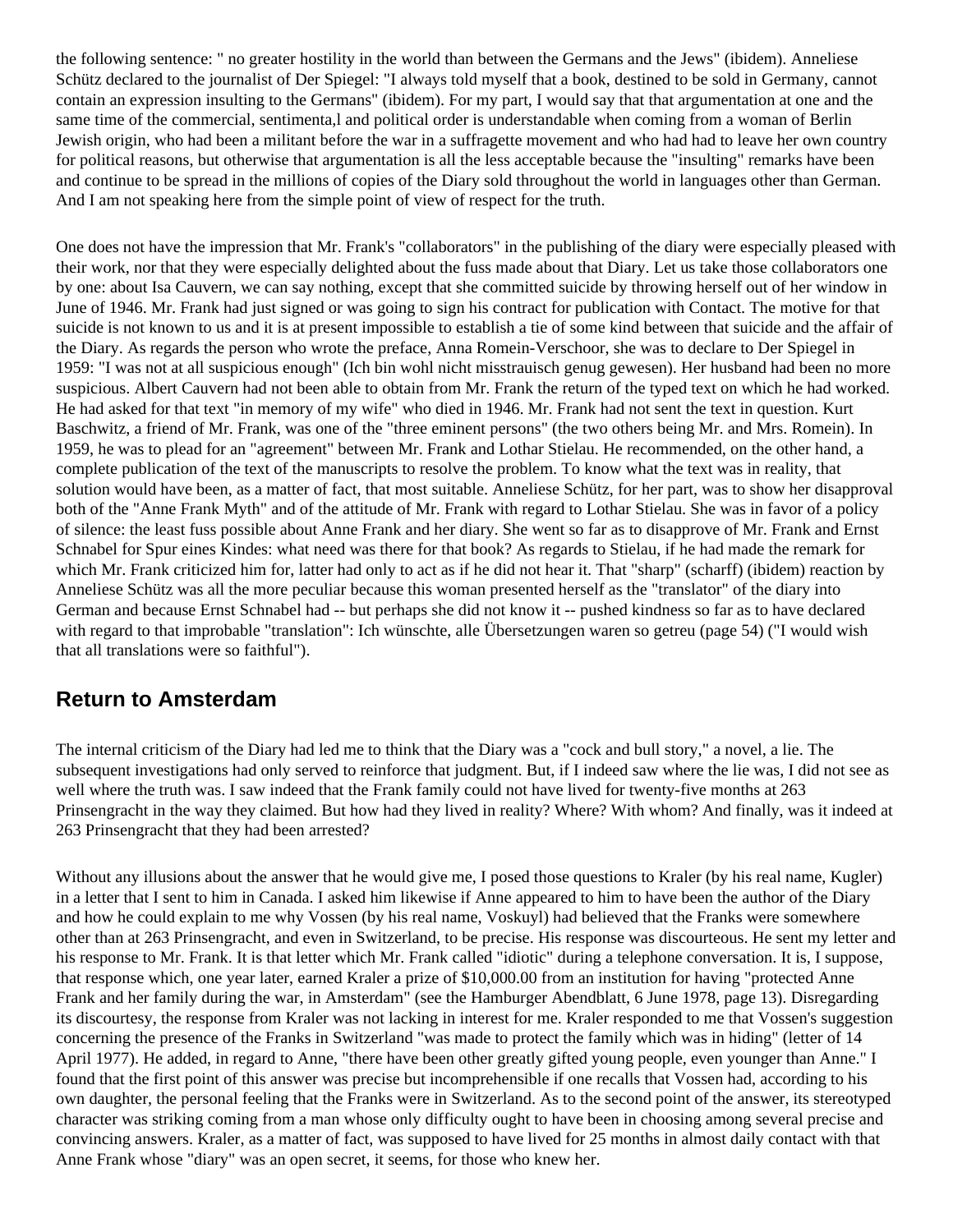Listening to Elli on 30 November 1977, then to Miep and Henk on 2 December 1977, I was struck right away with the impression that these three persons had not at all lived for 25 months in contact with the Franks and with the other persons in hiding in the manner in which this is presented to us in the Diary. On the other hand, I became convinced that Miep and Elli had at least been present at 263 Prinsengracht on 4 August 1944, at the time of the police raid. It is difficult for me to account otherwise for the insistence with which Elli and Miep avoided my questions on the 25 months, while coming back over and over again to the day of 4 August 1944. Elli, of whom I had much difficulty in finding any trace, expected neither my visit, nor the type of detailed questions I was going to put to her. Miep and Henk were expecting my visit and knew that I had seen Mr. Frank. My questions were brief, limited in number, and, with certain exceptions, I did not point out to my witnesses either their mutual contradictions or their contradictions with the Diary. Elli, full of good will, seemed to me to have a good memory of the war years and of the minor events of her daily life in those days (she was 23 years old in 1944). But, in regard to those twenty-five months, her answers to my questions were for the most part: "I do not know I do not recall I cannot explain to you " "The coal storage place? It was in the Van Daans' room." "The ashes? I suppose that the men took them down." "The night watchman Slagter? I have never heard him spoken of; after the war, we had a secretary who had that name." "Lewin? I never had anything to do with him." "The 'swinging cupboard'? You are right, it was useless, but it was a camouflage for strangers." I asked Elli to describe to me first the front house, then the annex. For the front house, she was able to give me some details; it is true that she worked there. For the annex, her answer was interesting. She declared to me that she had, all in all, spent only one night there, and that before the arrival of the eight clandestines! She added that she did not remember the premises, because she had been very nervous. But, in the Diary, Elli is supposed to have come to take almost all of her mid-day meals with the people in hiding (see 5 August 1943: Elli arrives regularly at 12:45 pm; 20 August 1943: she arrives regularly at 5:30 pm as a messenger of freedom; 2 March 1944: she does the dishes with the two families' mothers). In conclusion, I asked Elli to recall for me any detail of family life, any anecdote which does not appear in the book. She showed herself to be totally incapable of doing that.

Miep and Henk were likewise incapable of furnishing me with the least detail on the life of the people in hiding. The most important sentence of their testimony was the following: "We did not know exactly how they lived." And in addition: "We were only in the annex for one weekend; we slept in the future room of Anne and Dussel." "How did the persons in hiding keep them selves warm? Perhaps with gas." "The coal storage place was downstairs in the store." "There was no vacuum cleaner." "The greengrocer did not bring anything to Prinsengracht." "'The 'swinging cupboard' had been constructed well before the arrival of the Franks" (!) "I myself, Miep, I brought the vegetables, while Elli brought the milk." "I myself, Henk, worked elsewhere than in the business, but every day I came to have lunch in the office of the girls and I came to speak to them for 15 or 20 minutes." (This point, among others, is in total contradiction with the Diary, where it is said that Henk, Miep and Elli took their lunch in the annex, with the people in hiding. See 5 August 1943.) During our entire interview, Miep gave me the impression of being almost in agony. Her gaze avoided me. When I finally let her speak to me about 4 August 1944, her attitude suddenly changed completely. It was with obvious pleasure that she began to call to mind, with a great abundance of details, the arrival of the police and its results. I noted, however, a striking disproportion in the details of the account. Those details were numerous, vivid, and obviously truthful when Miep was calling to mind what had personally happened to her with the Austrian arresting officer, Silberbauer, either that day or on the following days. But, when it was a question of the Franks and of their companions in misfortune, the details became scanty and unclear. Thus it was that Miep had seen nothing of the arrest of the persons in hiding. She had not seen them leave. She had not seen them climb into the police vehicle, because that vehicle, which she had seen through the window of her office, "was too near the wall of the house." From a distance from the other side of the canal, Henk had seen the police vehicle, but without being able to recognize the people who were entering or leaving. In regard to the manuscripts, Miep repeated to me the account that she had given to Schnabel. She told me also that Mr. Frank, after returning to the Netherlands at the end of May of 1945, lived for seven years under their roof. It was only toward the end of June or the beginning of July of 1945 that she had returned the manuscripts to him.

In the wake of those two interviews my judgment became the following: These three persons must have, on the whole, told me the truth about their own lives. It is probably true that they had not been familiar with, so to speak, the annex. It is certainly true that, in the front house, life unfolded approximately as they had recounted it to me (mid-day meal taken together in the office of the secretaries; the men of the store eating in the store; small food errands made in the neighborhood, etc.). It is certainly true that a police raid took place on 4 August 1944 and that Miep had had business on that day and on the following days with a Karl Silberbauer. It is probable, on the other hand, that those three persons maintained some relations with the Frank family. In that case, why did they so obviously feel reticent to speak about it? Let us suppose, as a matter of fact, that the Franks and some other persons in hiding had really lived for 25 months in proximity to those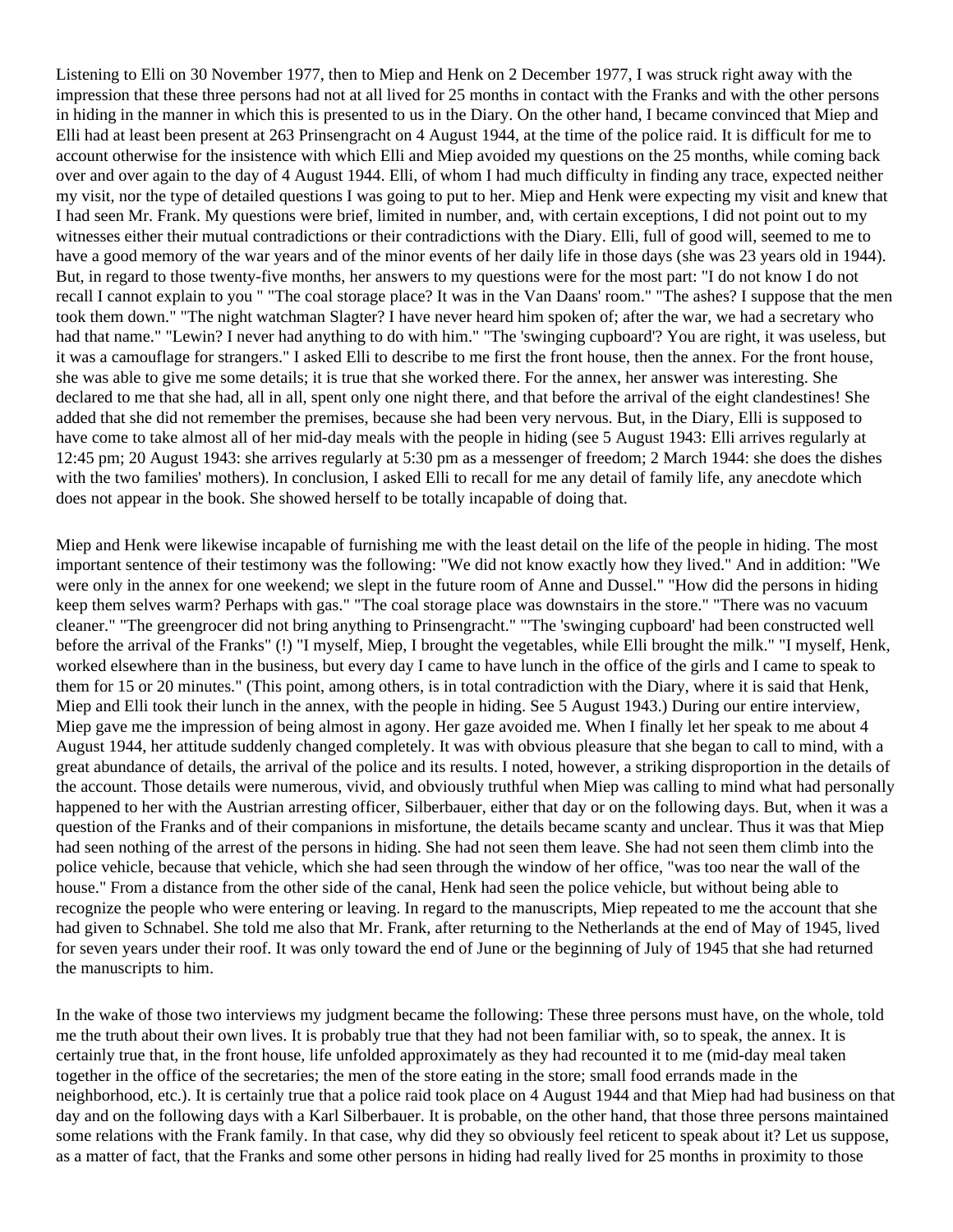#### three persons. In that case, why such a silence?

The answer to these questions could be the following: the Franks and, perhaps, some other Jews did actually live in the annex of 263 Prinsengracht. But they lived there quite differently than the Diary relates. For example, they lived a life there that was no doubt cautious, but not like in a prison. They were able to live there as did so many other Jews who hid themselves either in the city, or in the countryside. They "hid themselves without hiding." Their adventure was sadly commonplace. It did not have that fantastic, absurd, and obviously deceitful character that Mr. Frank had wanted to pass off as being realistic, authentic, and true to life. After the war, just as the friends of Mr. Frank were prepared to testify on his behalf, so were they hesitant to guarantee the narrative of the Diary. Just as much as they were able to offer themselves as guarantors of the real sufferings of Mr. Frank and of his family, so did it seem difficult for them to bear witness, in addition, to imaginary sufferings. Kraler, Koophuis, Miep, Elli, and Henk showed their friendship to Mr. Frank; they publicly showed their sympathy for him as for a man full of charm and, at the same time, overwhelmed with misfortunes. Perhaps they felt flattered to be presented in the press as his companions in his days of misfortune. Perhaps certain among them accepted the idea that, when a man has suffered, he has the moral right to exaggerate somewhat the story of his sufferings. In the eyes of certain of them, the main point could have been that Mr. Frank and his family had had to suffer cruelly at the hands of the Germans; in that case the "details" of those sufferings mattered little. But kindness has its limits. Mr. Frank found only one person to guarantee his account of the existence of the Diary. That person was his former secretary and friend: Miep Van Santen (by her real name, Miep Gies). Still the testimony of Miep is strangely hesitant. Her testimony comes back to saying that after the arrest of the Franks, she had gathered up from the floor of a room of the annex a diary, an account book, some notebooks and a certain number of loose leaf sheets. For her it was a matter of objects belonging to Anne Frank. Miep only gave that testimony in an official form thirty years after the events, on 5 June 1974, in the office of Mr. Antoun Jacob Dragt, a notary in Amsterdam. Miep added that she had made the discovery with Elli. But, on the same day, in the presence of the same notary, the latter declared that she remembered having been there when those things had been discovered but she did no more remember exactly how they had been discovered. The restraint is important and it must not have pleased Mr. Frank.

Schnabel wrote (see above, page 91) that all the "witnesses" he had questioned -- including, consequently, Miep, Elli, Henk, and Koophuis - had behaved as if they had to protect themselves against the legend of Anne Frank. He added that if they all had read the Diary, they nevertheless did not mention it. That last sentence means obviously that, in each interview with a witness, it was Schnabel himself who had to take the initiative in speaking of the Diary. We know that his book had not been published in the Netherlands, except in a shortened and censored form: it is in the Netherlands that the principal "witnesses" are located. For its part, the article from Der Spiegel (see above, page 95) proves that others of Mr. Frank's "Witnesses" have ended up having the same negative reactions. The foundations of the myth of Anne Frank -- a myth that rests on the truth and authenticity of the Diary -- have not been strengthened with time: they have crumbled.

### **Who betrayed the Franks?**

The "betrayer" and the person who arrested the Franks: why has Mr. Frank wanted to assure them anonymity?

Since 1944, Mr. Frank and his friends knew that their alleged "betrayer" was named Van Maaren and the person who arrested them was named Silberbauer. Van Maaren was one of the employees in their store. Silberbauer was a noncommissioned officer of the Security Service (SD) in Amsterdam. In the Diary, as well as in the previously mentioned book by Schnabel, Van Maaren is called V.M. As regards Silberbauer, he is called Silberthaler in Schnabel's book. It seems that, at the time of the Liberation, Van Maaren had some trouble with the law in his country. His guilt could not be proved, Mr. Frank told me. "V.M. had had enough troubles like that and he should be left alone." Schnabel had not wanted to obtain the testimony of V.M. nor had he wanted to obtain that of the arresting officer.

In 1963, the world press suddenly echoed with a startling news story: Simon Wiesenthal had just rediscovered the person who arrested the Franks. He was Karl Silberbauer, a police official in Vienna. Wiesenthal had not informed Mr. Frank about his research. The latter, questioned by journalists, declared that he had known for nearly twenty years the name of the person who arrested him. He added that that entire affair was unfortunate and that Silberbauer had only done his duty in arresting him. Miep, for her part, declared that, if she had used the pseudonym of Silberthaler to designate the arresting officer, that was only at the request of Mr. Frank; the latter had pointed out that there could, as a matter of fact, be some other persons bearing the name of Silberbauer to whom, consequently, some harm could be done: (De Heer Frank) had mij verzocht de naam Silberthaler te noemen, omdat er misschien nog meer mensen Silberbauer heetten en die zouden wij dan in diskrediet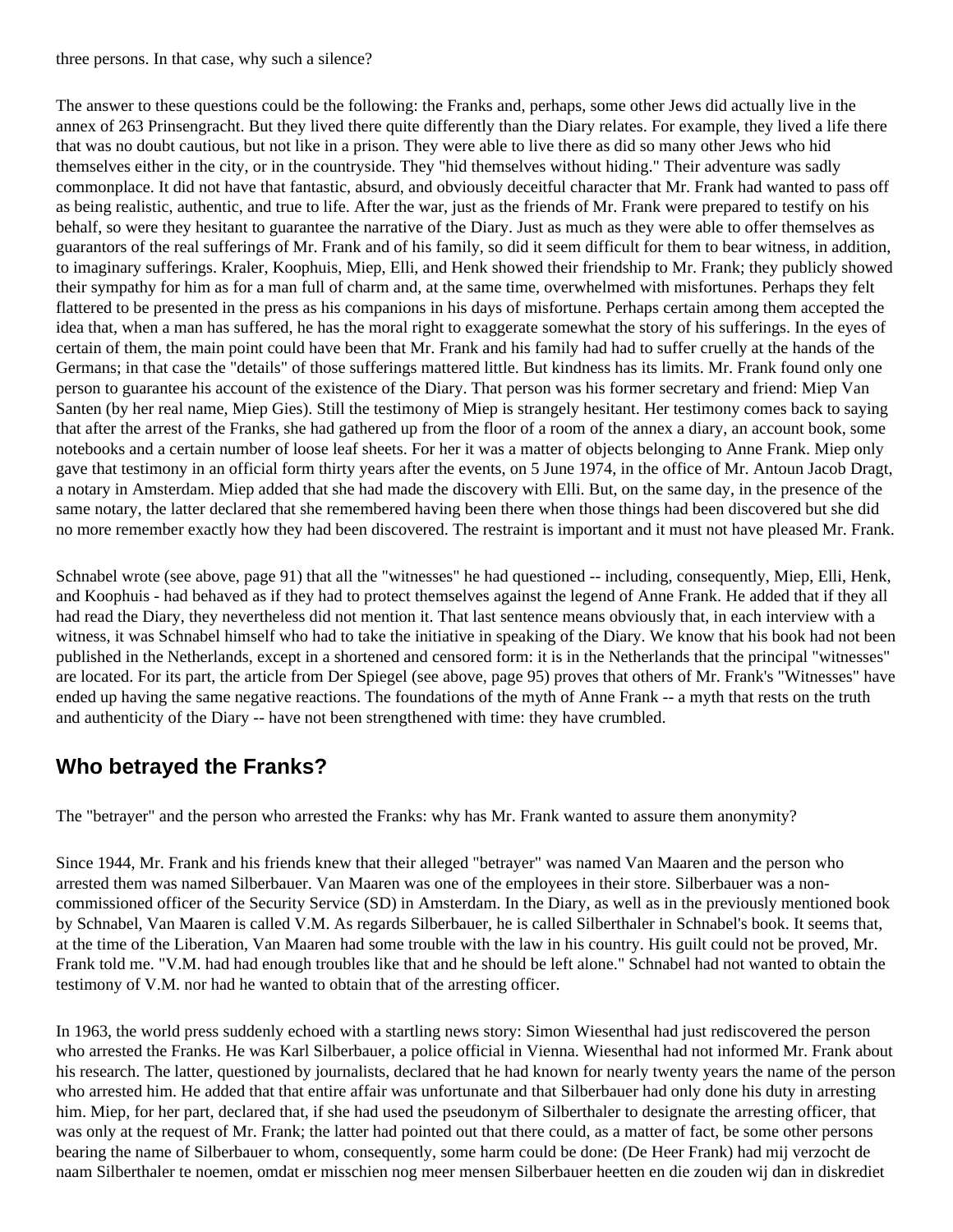brengen (Volkskrant, 21 November 1963).

There was a kind of struggle between Simon Wiesenthal and Mr. Frank. It was the latter who in a way got the best of it. As a matter of fact, Karl Silberbauer was, at the end of eleven months, reinstated in the Viennese police. A disciplinary commission, sitting behind closed doors (as is the custom), released him. The judgment in the appeal commission (Oberdisziplinarkommission) was likewise favorable to Silberbauer, as were also conclusions of a commission of inquiry of the Ministry of the Interior. Silberbauer had indeed arrested the Franks at 263 Prinsengracht, but his participation in "War crimes against the Jews or members of the Resistance" could not be proved. In June of 1978, I obtained an interview with Simon Wiesenthal in his office in Vienna. In regard to that affair, he declared to me that Mr. Frank was "crazy." In his opinion, Mr. Frank, in his concern to maintain a cult (that of his daughter), meant to spare the former Nazis, while he, Simon Wiesenthal, had only one concern: that of seeing justice done. Simon Wiesenthal did not know the real name of the store employee V.M. There again Mr. Frank had done what was necessary: the Royal Institute of Documentation (for the Second World War), directed by his friend Louis De Jong, responded, if we are to believe an Amsterdam newspaper (Trouw, 22 November 1963), that that name would not be given to Mr. Wiesenthal, even if he asked for it: deze naam zou men zelfs aan Mr. Wiesenthal niet doorgeven, wanneer deze daarom zou verzoeken.

The authorities in Vienna were not able to authorize me to consult the records of the commissions of inquiry. As to Karl Silberbauer, he died in 1972. My inquiry was therefore limited to the analysis of some Dutch, German, and French newspapers from 1963 and 1964 and to the interviewing of a witness whom I believe to be well informed, honest, and possessed of a good memory. That witness begged us, my companion and myself, not to reveal his name. I have promised to say nothing about his name. I will keep my promise only half-way. The importance of his testimony is such that it seemed impossible to me to pass over it in silence. The name of that witness and his address as well as the name of my companion and his address are put down in a sealed envelope.

Here is, to begin with, what I would call: "The testimony of Karl Silberbauer, collected by a Dutch journalist of the Hague Post and translated into German by a Jewish German journalist of the Allgemeine Wochenzeitung der Juden in Deutschland (6 December 1963, page 10)." Silberbauer recounts that at the time (4 August 1944) he had received a telephone call from an unknown person who had revealed to him that some Jews remained hidden in an office on Prinsengracht: "I then alerted eight Dutchmen of the Security Service (SD) and went with them to Prinsengracht. I saw that one of my Dutch companions tried to speak to an employee but the latter made a gesture with his thumb toward the upstairs." Silberbauer described how he entered the place where the Jews kept themselves hidden: "The people ran in all directions and packed their suitcases. One man then came toward me and presented himself as being Otto Frank. He had been, he said, a reserve officer in the German Army. To my question about the length of time that they had been in hiding, Frank had answered: 'Twenty-five months.' Seeing that I did not want to believe him, Silberbauer continued, he took the hand of a young girl who stood at his side. That must have been Anne. He placed the child against the side post of a door, which bore some marks in various places. I spoke again to Frank: 'What a pretty girl you have there!'" Silberbauer said then that he had only very much later made the connection between that arrest and what the newspapers said about the Frank family. After the war, his reading of the Diary surprised him very much. He especially did not understand how Anne could have known that the Jews were gassed: "We were all unaware," Silberbauer explained, "of what awaited the Jews. I especially do not understand how Anne in her diary could assert that the Jews were gassed." In the opinion of Silberbauer, nothing would have happened to the Franks if they had not kept themselves hidden.

That exclusive interview with Silberbauer constitutes a very faithful summary, I think, of the remarks attributed by the journalists to the person who arrested the Frank family. The testimony that I announced above (page 99) confirms in general the content of the interview, with the exception that the episode of the raised thumb would be a sheer fabrication. Silberbauer supposedly noted nothing of the kind, for the good reason that he is supposed to have made his way immediately toward the annex. He did nothing but take the corridor and the stairway, without any detour toward the offices or the stores. And it is there that the testimony in question furnishes us with an important element. One will have noticed that, in his interview, the policeman does not state precisely how he had access to the place where those in hiding kept themselves. He does not mention the existence of a "swinging cupboard" (ein drehbares Regal). But my witness is quite positive: Silberbauer had never encountered anything of the kind, but a heavy wooden door like one finds at the entrance, for example, of a storehouse. The exact word was ein Holzverschlag. The policeman had simply knocked at the door and it had been opened to him. A third point of this testimony is, if possible, still more important. Karl Silberbauer said and repeated that he did not believe in the authenticity of the famous Diary, because, according to him, there had never been on the site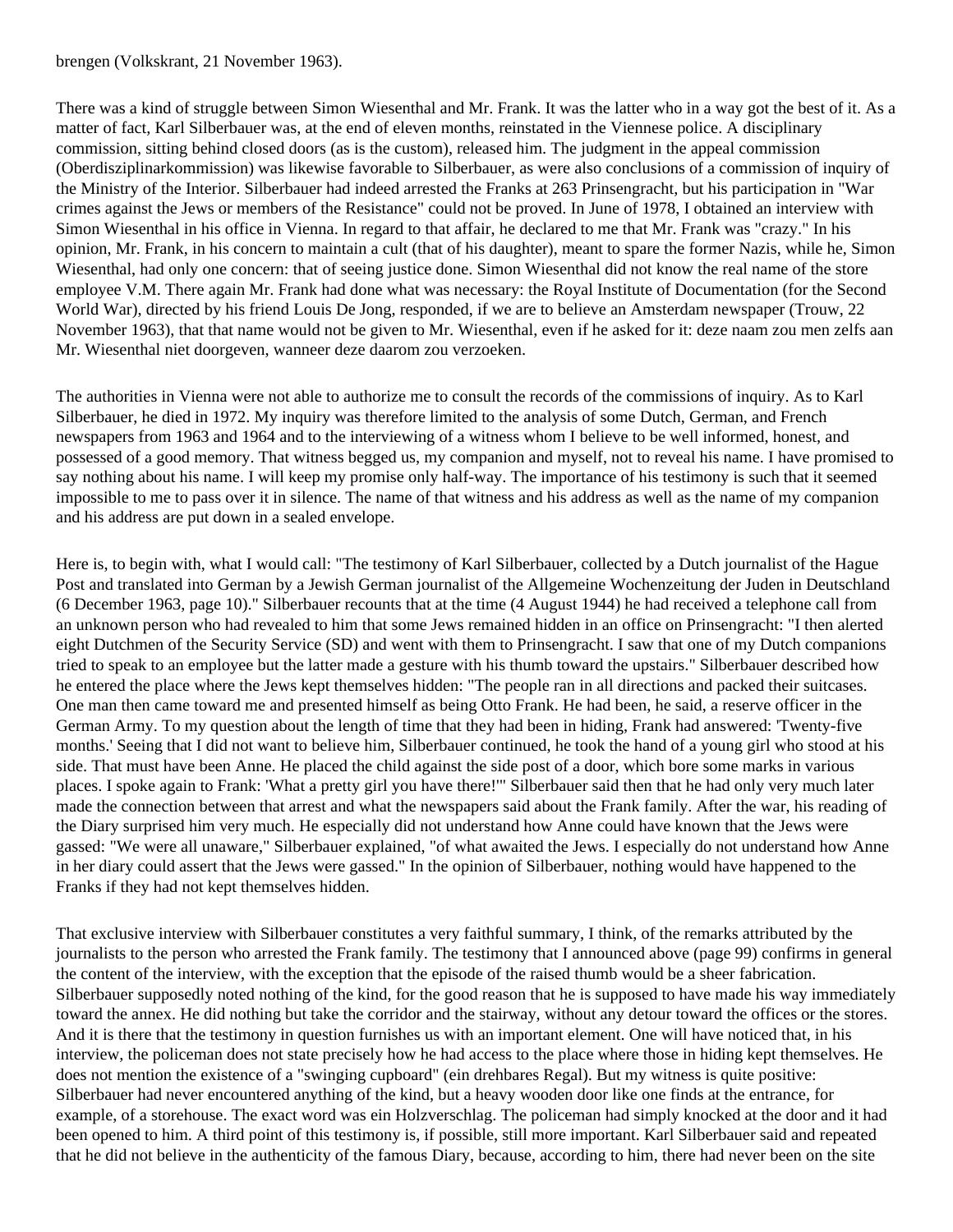anything that would resemble the manuscripts that Miep claimed to have found scattered about the floor one week after 4 August 1944. The policeman had the professional habit of carrying out arrests and searches since before the war. Such a pile of documents would not have escaped his notice. (Let us add here that eight men accompanied him and that the entire operation had been conducted slowly and correctly and then the policeman, after having entrusted the key to the premises to V.M. or to another employee, had returned to the premises on three occasions.) Silberbauer, the witness asserts, had the habit of saying that Miep had not, in reality, played a great role in that whole story (whence comes the fact that they had not even arrested her). Afterwards, Miep had tried to give herself some importance, notably with that episode of the miraculous discovery of the manuscripts.

The same witness declared to me, in the presence of my companion, that Silberbauer in 1963-1964 had drawn up an account, for the courts, of the arrest of the Franks and that those details might appear, in that account. A second witness certainly could have given me very valuable testimony on the statements of Silberbauer, but that second witness preferred to say nothing.

# **Comparing the Dutch and German texts**

I have two texts in front of me. The first is in Dutch (D), while the second is in German (G). The publishers tell me that D is the original text, while G is the translation of that original text. I do not have a priori any reason to challenge their word. But scientific rigor, as well as common sense and experience, teach that it is necessary to receive the statements of publishers with caution. It happens, as a matter of fact, that there can be error or deceit on their part. A book is a piece of merchandise like any other. The label can be deceiving about the content. As a consequence, I will set aside here the labels that are proposed to me or that are imposed upon me. I will speak neither about the "original version in Dutch," nor about the "translation into German." I will temporarily suspend all judgment. I will grant a precise name to those two books only with reservations. For the moment, I will give them a name which is, at the same time, equal and neutral. I will therefore speak of "texts."

I am going to describe the text D and the text G that I have before me. I am going to begin with text D, but I could, just as well, begin with text G. I insist on this last point. The order of succession that I have chosen here ought not to imply any succession in time, nor any relationship of filiation of the father/son kind between D and G.

My text D is presented in this manner: Anne Frank / Het Achterhuis / Dagboekbrieven / 14 Juni 1942-1 Augustus 1944/1977. Amsterdam: Uitgeverij Contact; Eerste druk 1947 / Vijfenvijftigste druk 1977. The author's text begins on page 22 with the photographic reproduction of a sort of dedication signed: "Anne Frank, 12 Juni 1942." On page 23 appears the first of the 169 entries which make up this "diary" to which they have given the title The Annex. The book has 273 pages. The last page of the text is page 269. I estimate the length of the text itself at about 72,500 Dutch words. I have not compared the text of that 55th edition with the text of the first edition. At the time of my investigation in Amsterdam, I received assurances from Messrs. Fred Batten and Christian Blom that no change had been made in the successive editions. Those two persons were employed by the Contact publishing house and they were involved, along with Mr. P. De Neve (deceased), in the original acceptance of the typed manuscript that Mr. Frank had deposited with an interpreter by the name of Mr. Kahn. It is this Mr. Kahn who was, in 1957, to serve as the companion and interpreter for Ernst Schnabel, when the latter came to see Elli in Amsterdam.

My text G is presented in this manner: Das Tagebuch der Anne Frank / 12 Juni 1942-1 August 1944/1977. Fischer Taschenbuch Verlag / No. 77 / Ungekürzte Ausgabe/43. Auflage 1293000-1332000 / Aus dem Holländischen ubertragen von Anneliese Schütz / Holländische Original-Ausgabe, Het Achterhuis. Amsterdam: Contact. After the dedication page, the first of the entries appears on page 9. There are 175 entries. The last entry ends on page 201. I estimate the length of the text at about 77,000 German words. The book has 203 pages. This paperback was first published in March 1955. Fischer obtained the Lizenzausgabe (distribution license) from the Lambert-Schneider publishing house, in Heidelberg.

I call attention to a first troubling fact. Text D has 169 entries while text G, which is presented as the translation of text D, has 175 entries.

I call attention to a second troubling fact. I set out in search of the extra entries of text G. It is not six entries that I discover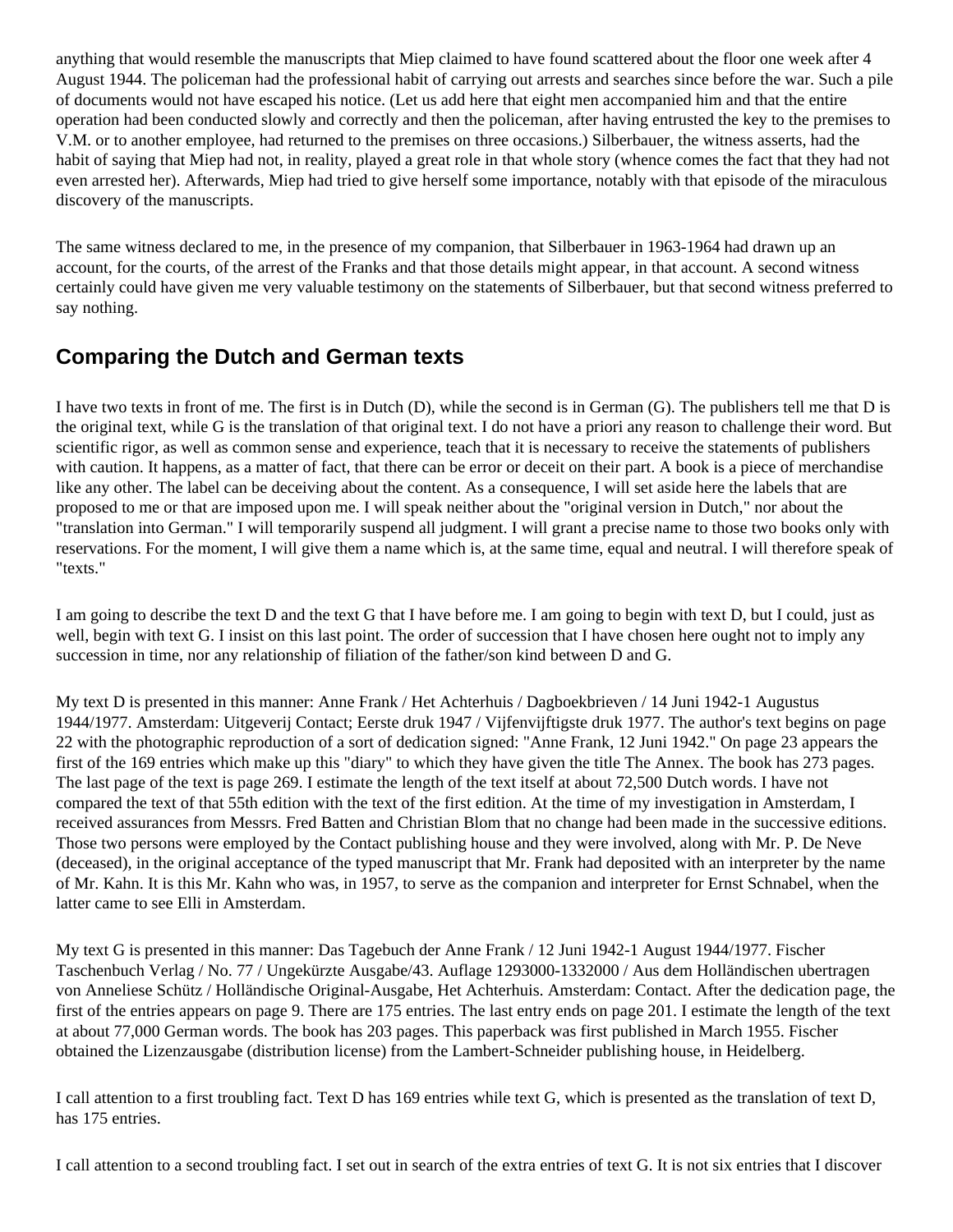(175 minus 169 equals 6), but seven entries. The explanation is the following: text G does not have the entry of 6 December 1943 from text D.

I point out a third troubling fact. Because the Dutch language and the German language are very close to each other, the translated text ought not to be appreciably longer than the text that is being translated. But, even if I disregard the number of words that make up the seven entries in question, I am very far from reaching a difference of approximately 4,500 (G 77,000 minus D 72,500 equals 4,500). Therefore, text G even when it has some entries in common with text D, has them under another form. Here are the figures:

#### [table omitted]

Referring to Table 1, we see that if text G had the same number of entries as text D, the discrepancy in the word count would be approximately 4,500 minus 2,930, or 1,570 words.2 In reality, as will be seen later on, this number represents only a small part of the surplus of words that text G has. But, meanwhile, in order not to seem too attached to the calculations, I am going to give some precise examples involving approximately 550 words.

Among the entries that texts D and G apparently have in common, here are some entries (among many others) where text G has some extra fragments, that is to say some fragments with which the Dutch reader was never acquainted:

#### [table omitted]

Among the entries that texts D and G apparently have in common, here are some entries (among many others) where text G is missing some fragments, that is to say some fragments with which the German reader was never acquainted:

#### [table omitted]

One remarkable fact is that the fragments that are missing are very numerous and very short. For example, the letter of 20 August 1943 is cut by 19 words in text G, and those 19 words are distributed in the following manner:

#### $3 + 1 + 4 + 4 + 7 = 19$

I call attention to a fourth troubling fact. That fact is independent of the quantities that are extra or lacking. This fact is that some fragments of entries move somehow. For example, the entire next-to-the-last paragraph of text D of Donderdag, 27 April 1944 is found in the last paragraph of text G of Dienstag, 25 April 1944. On the 7th of January 1944, the last paragraph of text D becomes, in text G, the sixth paragraph before the end. On 27 April 1944, the next-to-the-last paragraph of text D becomes, in text G, the last paragraph of the entry of 25 April 1944.

I call attention to a fifth troubling fact. It is not a question, this time, of additions, of subtractions, of transferrals, but of alterations that are the sign of inconsistencies. I mean to say this: suppose that I leave aside all the features by which texts D and G differ so obviously from one another, and suppose that I turn now toward what I would call "the remainder" (a "remainder" which, according to the publishers, ought to make up "the common stock," "the identical part"), I am surprised to find out that, from one end to the other of these two books, except with the rarest exceptions, this "remainder" is very far from being identical. As is going to be seen by the examples that follow, these inconsistencies cannot be attributed to a clumsy or whimsical translation. The same entry of 10 March 1943 gives, for text D, Bij kaarslicht (by candlelight) and, for text G, Bei Tage (By daylight); een nacht (one night) for Eines Tages (one day); Verdwenen de dieven (the robbers disappeared) for schwieg der Larm (the noise became quiet). On 13 January 1943, Anne said that she rejoiced at the prospect of buying after the war nieuwe kleren en schoenen (some new clothes and shoes); that is in text D, because in text G she speaks of neue Kleider und Bücher (of new clothes and books). On 18 May 1943, Mrs. Van Daan is als door Mouschi gebeten (as if bitten by Mouschi [the cat]); that is in text D, because in text G she is wie von einer Tarantel gestochen (as if stung by a tarantula). Depending on whether one consults D or G, a man is a "fascist" or a Riese (giant) (20 October 1942). Some "red beans and some white beans" (bruine en witte bonen) become "white beans" (weisse Bohnen) (12 March 1943). Some sandals for 6.5 florins become some sandals without indication of price (ibidem), while "five hostages" (een stuk of 5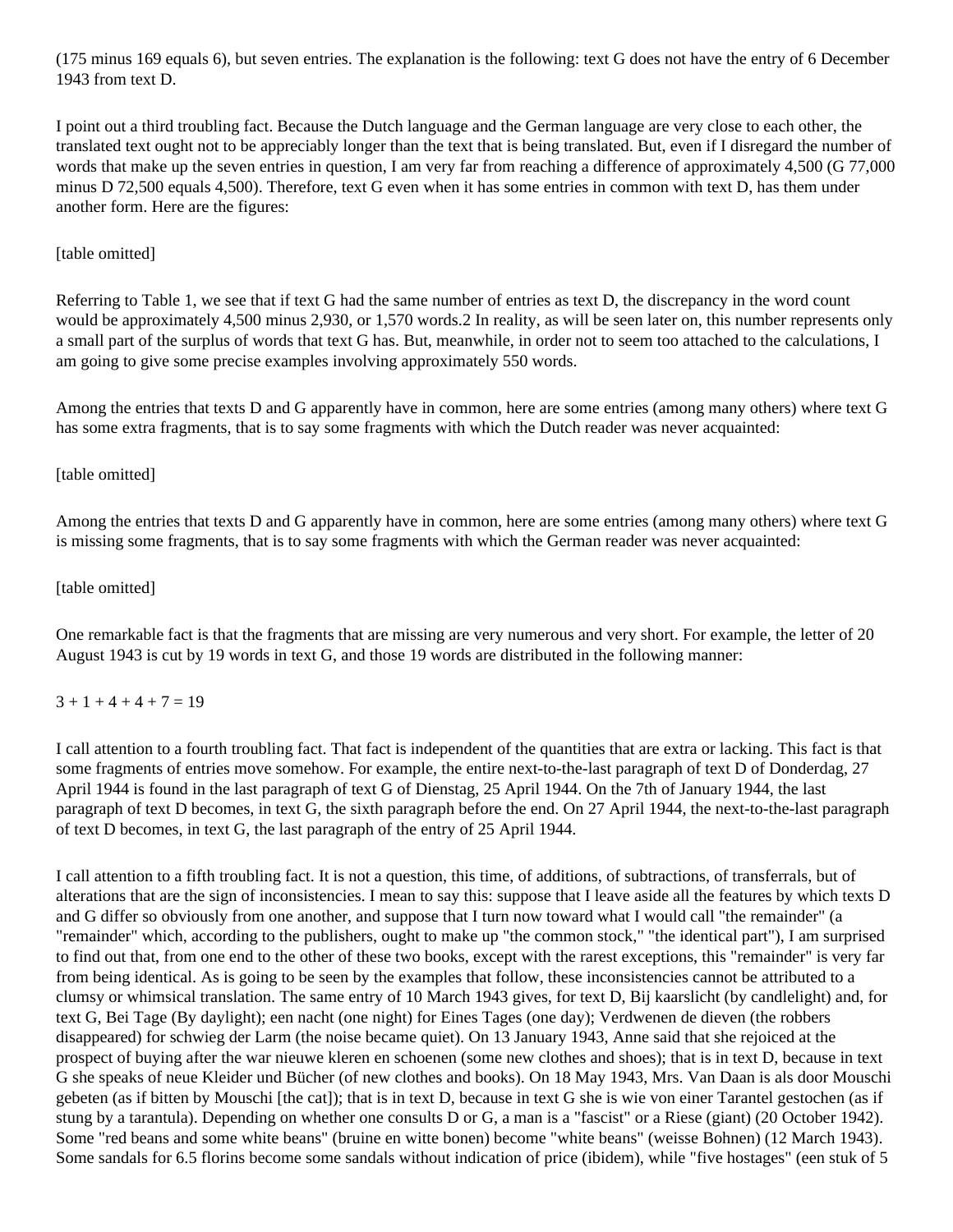gijzelaars) has become "a certain number of these hostages" (eine Anzahl dieser Geiseln), and that in the same entry of 9 October 1942 where "the Germans" (Duitsers) are no more than "these Germans" (diese Deutschen) who are very specifically the Nazis (see above, page 95). On 17 November 1942, Dussel meets the Franks and the Van Daans in their hiding-place. Text D says that "Miep helped him to take off his overcoat" (Miep liet hem zijn jas uitdoen); learning that the Franks are there, "he nearly fainted from surprise" and, says Anne, he remained "silent" "as if he wanted first a little time, a moment, to read the truth on our faces" (viel hij haast fiauw van verbazing sprakeloos alsof hij eerst even goed de waarheid van onze gezichten wilde lezen); but text G says of Dussel that he "had to take off his overcoat" and describes his astonishment in this way: "he could not understand he was not able to believe his eyes" (Er musste den Mantel ausziehen kannte er es nicht fassen und wollte seinen Augen nicht trauen). A person who suffered from an eye problem and who "bathed it with camomile tea" (bette het met kamillen-the) becomes a person who "made himself some compresses" (machte Umschläge) (10 December 1942). Where "Papa" alone is waiting (Pim verwacht) it is "we" all who are waiting (Wir erwarten) (27 February 1943). Where the two cats receive their names of Moffi and Tommi, according to whether they appear boche (German) or angliche (English), "just as in politics" (Net als in de politek), text G says that they were named "according to their spiritual dispositions" (Ihren Anlagen gemäss) (12 March 1943). On 26 March 1943, some people who "were quite awake" (waren veel wakken) "were in an endless fear" (schreckten immer wieder auf), "a piece of flannel" (een lap flanel) becomes a "mattress cover" (Matratzenschoner) (1 May 1943). "To go on strike" (staken) "in many areas" (in viele gebieden) becomes: "sabotage is committed on all sides" (an allen Ecken und Enden sabotiert wird) (ibidem). A "folding bed" (harmonicabed) is encountered as a "loungechair" (Liegestuhl) (21 August 1942). The following sentence: "The gunfire no longer did anything to us, our fear had gone away" (Het kanonvuur deerde ons niet meer, onze angst was weggevaad) becomes: "and the situation, for today, was saved" (und die Situation war für heute gerettet) (18 May 1943).

I had noted these few examples in inconsistencies in the course of a simple sample that did not go beyond the 54th entry of text D (18 May 1943). I decided then to initiate a much more rigorous sample, bearing on the eleven entries going from 19 July to 29 September 1943 (entries 60 to 73). To the inconsistencies, I decided to add the additions and the subtractions. The result was such that the simple enumeration of the differences noted would require several typewritten pages. I am not able to do that here. I will content myself with only a few examples here, avoiding the most striking ones because, unfortunately, the most striking are also the longest ones to cite.

- Entry of 19 July 1943 "parents killed" (dode ouders) becomes "parents" (Eltern);
- Entry of 23 July 1943: G has, in addition, at least 49 words plus 3 words;
- Entry of 26 July 1943: G has, in addition, four plus four words and is lacking two words: over Italie;
- Entry of 29 July 1943: G has twenty words missing and "twenty years" (twintig jaar) becomes "twenty-five years" (25 Jahren);
- $\bullet$  Entry of 3 August 1943: this letter of 210 words in text G is completely missing in text D;
- Entry of 4 August 1943: D gives "couch" and G "loungechair." In D a flea "floats" (drijft) in the wash water, "only in warm months or weeks" (allen in de hete maanden of weeken), while for G that flea must "lose his life" (sein Leben lassen) there, without any other detail concerning weather. D gives: "to use some cotton [soaked] in hydrogen peroxide (that serves to bleach her black moustache fuzz)" (waterstofwatjes hanteren [dient om zwarte snorharen te bleken]), while G gives simply: "and other little toiletry secrets ") (und andere kleine Toilettengehemniss ). The comparison of "like a brook falling from a mountain" (als een beekje van een berg) becomes "like a brook on the boulders" (wie ein Bächlein über die Kiesel). Some "irregular French verbs": this is what Anne thinks of in text D (aan Franse onregalmatige wekworden), but, in text G, this can only be about irregular Dutch verbs, it seems, because she says that she "dreams" (träume ich) of "irregular verbs" (von unregelmässigen Verben). Text G contents itself with: "Rrrrrrring, upstairs [sounds the Van Daans'] alarm" (Krrrrrrrr, oben der Wecker) , while D gives: "Rrrring the little alarm [sounds], which at each hour of the day (when it is wanted or sometimes also without being wanted can raise its little voice." (Trrr het wekkertje, dat op elk uur van de dag [als men er naar vraagt of soms ook sonder dat] zijn stemmetje kan verheffen);
- $\bullet$  Entry of 5 August 1943: all of it is a description of the usual meal, from 1:15 pm to 1:45 pm, and of the things that follow, and there are important differences; besides, what is announced, by D, as "The great share-out" is announced by G as "small lunch" (De grote uitdeling/Kleiner Lunch). I underline the adjectives; the possible, but not certain, irony of D has disappeared in G. Of the three "couches" in D, there only remains one "couch" in G;
- $\bullet$  Entry of 7 August 1943: this letter constitutes quite an interesting puzzle. A very long letter, it begins, in text G, with nine lines introducing a story of 74 lines entitled Kaatje as well as another story of 99 lines entitled Katrientje. This entry is completely absent from D. The Dutch, for their part, know of these stories only by way of a separate book entitled Stories, in which there appear, besides, some other "unedited stories" of Anne Frank;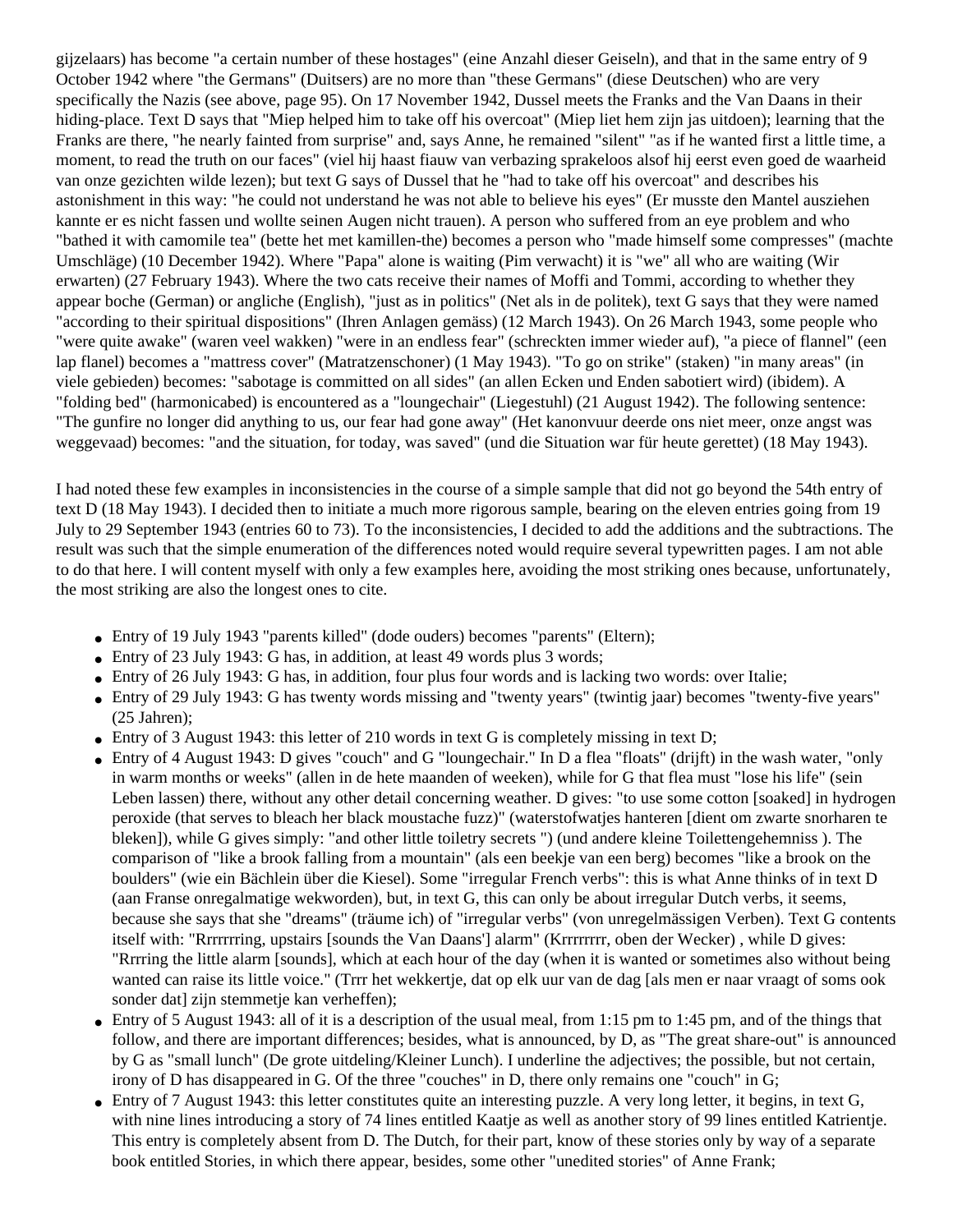- Entry of 9 August 1943: among many other curious things there are "some horn-rimmed glasses" (een hoornen bril) which become "some dark horn-rimmed glasses" (eine dunkle Hornbrille) in text G;
- Entry of 10 August 1943: the "war material" of D becomes the "guns" (Kanonen) of G. The sentence concerning the bell in the Westertoren is entirely different. And, especially, G has an episode of 140 words that does not appear in D. Anne, who has received some new shoes, tells there about a series of misadventures that had happened to her on that same day: she had pricked her right thumb with a large needle; she had bumped her head against the door of the cupboard; because of the noise caused, she received a "scolding" (Ruffel); she was not able to soothe her forehead because it was necessary not to turn on the water; she had a large bruise over her right eye; she had stubbed her toe on the vacuum cleaner; her foot became infected, it is all swollen. Result: Anne cannot put on her pretty new shoes. (You will have noticed here the presence of a vacuum cleaner in a place where silence would have had to be necessary constantly);
- Entry of 18 August 1943: among nine differences, we see some "beans" (bonen) turn into "green peas" (Erbsen);
- Entry of 20 August 1943: I will mention only one example of a difference; it concerns the bread; the narrative is appreciably different, and for text D, this bread is located in two successive places: at first the steel cupboard of the office looking out on the street (in the front house), then, the kitchen cupboard of the annex (stalen kast, Voorkantoor/Keukenkast), while G only mentions the first location, without being precise about the second; the unfortunate thing is that the first location mentioned by D is a simple cupboard located in the office looking out on the courtyard: the office of Kraler, and not that of Koophuis ("the bread, which is put in Kraler's room for us every day")! (About the respective offices of Kraler and of Koophuis, see the entry of 9 July 1942.) There is here a serious material contradiction between the two texts, with changes of words, of sentences, etc.;
- Entry of 23 August 1943: among other curious things, "to read or to study" (lesen of leren) becomes "to read or to write" (lesen oder schreiben), "Dickens and the dictionary" (Dickens en het woordenbook) becomes only "Dickens", some "bolsters" (peluwen) turn into "eiderdown pillows" (Plumeaus) (in Dutch, "eider-down pillows" would be said as eiderdons or dekbed);
- Entry of 10 September 1943: among five differences, I notice that the broadcast, so eagerly awaited each day, from Radio Oranje (the Voice of Holland from overseas) begins at 8:15 pm for D and at 8:00 pm for G;
- Entry of 16 September 1943: "ten valerianes" (tien valeriaantjes) become "ten of the small white pills" (zehn von den kleinen weissen Pillen). "A long face and a drooping mouth" (een uitgestreken gezicht en neerhangende mond) became "a tight-lipped mouth with worry lines" (einen zusammengekniffennen Mund und Sorgenfalten). The winter compared to a fearful obstacle, a "biting winter" which is there like a "heavy block of stone" (het grote rotsblok, dat winter heet), is no more than a simple winter (dem Winter). An "overcoat" (jas) becomes "hat and cane" (Hut und Stock). A sentence of 24 words, claiming to describe a picturesque scene, finds itself reduced to five German words. On the other hand, six Dutch words become 13 German words with a very different meaning;
- Entry of 29 September 1943: "a grumbling father" (een mopperenden vader) becomes "the father who is not in agreement with her choice" (den Vater, der nicht mit ihrer Wahl einverstanden ist). "Energetically" (energiek) becomes ganz kalt und ruhig (in a quite cold and quiet manner), etc.

I think that it is useless to pursue such an enumeration. It is not exaggerated to say that the first entry of the collection gives us the tone of the whole. In that short letter, the Dutch learn that, for her birthday, Anne received "a little plant" (een plantje). The Germans have the privilege of learning that that plant was "a cactus" (eine Kaktee). In return, the Dutch knew that Anne received "two peony branches," while the Germans must content themselves with knowing that there were "some peony branches" (einige Zweige Pfingstrosen). The Dutch have the right to the following sentence: "such were, that morning, the children of Flora who sat on my table" (dat waren die ochtend de kinderen van Flora, die op mijn tafel stonden). In the German text, the table has disappeared, as well as "the childen of Flora" (a curious, hackneyed phrase from the pen of a child of thirteen; one would have expected it rather from an adult seeking laboriously and artlessly to "decorate" his style). The Germans simply have the right to: "These were the first flowers offered by way of greetings" (Das waren die ersten Blumengrüsse). The Dutch learn that Anne, on that day, will offer to her teachers and to her classmates "some butter cakes" (boterkoekjes). The Germans have the right to some "candy" (Bonbons). The "chocolate," present for the Dutch, will disappear for the Germans. More surprising: a book that Anne will be able to buy for herself with the money that has just been given to her on that Sunday 14 June 1942, becomes, in the German text, a book that she has already bought for herself (zodat ik me kan kopen/habe ich mir gekauft).

On the other hand, the last entry of the collection is identical in the two texts. That confirms for us, if there were need for it, that the German translator -- if one must speak about "translation" -- was quite capable of respecting the Dutch text. But it is too evident now that one cannot speak of translation, nor even of "adaptation." Is it to translate, is it to "adapt" to put day for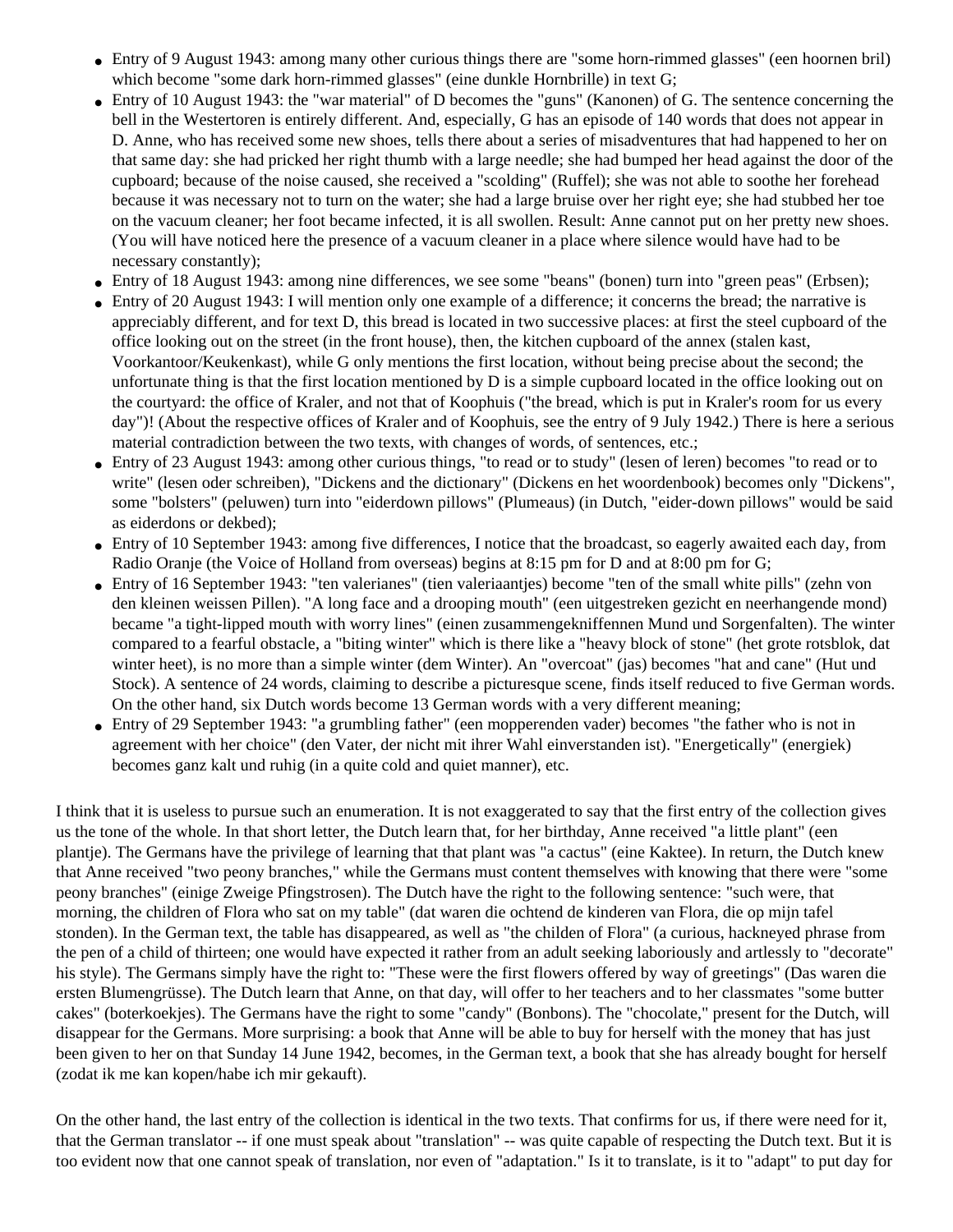night (10 March 1943)? Books for shoes (13 January 1943)? Candy for butter cakes (14 June 1942}? Giant for fascist (20 October 1942)? Is "candles" translated by "day" and "cats" by "tarantula"? "To float" by "to die"? "Large" by "small" (4 August 1943)? Only magicians can change an overcoat into a hat and a cane. With Mrs. Anneliese Schütz and Mr. Frank, the table disappears (14 June 1942) and the stairway steals away (the Dutch entry of 16 September 1943 mentions a very peculiar stairway, which would have led directly to the persons in hiding: die direct naar boven leidt). The bread storage place changes its location. What is behind is encountered again in front (Kraler's office). Numbers appear and disappear. Hours change. Faces change. Events multiply or disappear. Beings as well as things are subject to eclipses and to sudden changes. Anne, one could say, emerges from her tomb in order to come to lengthen one of her narratives or to shorten it; sometimes she writes another or even reduces it to nothingness.

Ten years after her death, Anne's text continues to change. In 1955, the Fischer publishing house publishes her Diary. as a pocket-book under a "discreetly" reworked form. The reader could especially compare the following entries:

- 9 July 1942: Hineingekommen gemalt war (25 words) replaced by: Neben gemalt war (41 words). The appearance of a door!
- 11 July 1942: bange replaced by besorgt;
- 21 September 1942: gerügt replaced by gescholten and drei Westen changing itself into drei Wolljacken;
- 27 September 1942: mit Margot bin ich nicht mehr so intim becomes: mit Margot verstehe mich nicht sehr gut;
- 28 September 1942: bestürzt replaced by erschüttert;
- 7 November 1942: ohne den Hergang zu kennen becomes: ohne zu wissen, worum es ging and Er ist mein Ideal becomes: Er ist mein leuchtendes Vorbild. That last change of the text is not lacking in flavor, if one knows that it is a question here of Anne's father. Mr. Frank is no longer an "ideal" for his daughter, but "a shining model"! Another change: 'und das Ärgste ist becomes: und am schlimmsten ist;
- 7 August 1943: I pointed out above (see page 104) this very long letter that contains two stories. I suppose that these stories existed in the manuscript which had been reserved for them and that they had been wrongly inserted into the Diary. In that case, one asks oneself who wrote the nine lines of introduction, where Anne asks her correspondent especially if she believes that her stories are going to please children.

These last changes were made from one German text to another German text. They could therefore not have the excuse of a clumsy or whimsical translation. They prove that the Diary's author -- the term that I ordinarily use for the person responsible for the text that I am reading -- was still alive in 1955. In the same way, in discovering the German text of 1950 (Lambert-Schneider edition), I discovered that the author of the Diary (an especially prolific author) was still alive in 1950. That author could not have been Anne Frank, who, as we know, died in 1945.

In any comparisons of the texts, I have followed the official chronological order. I have shown how the text printed in Dutch (1947) clashed with the first printed German text (1950), which, in its turn, underwent some strange metamorphosis in the second printed German text (1955). But, scientifically speaking, nothing proves that the chronological order of publication reflects the chronological order of composition. For example, there could have been some manuscript in German which preceded the putting together of the Dutch manuscripts. It could be that the model or the "first edition" outline had been written in German. It could be that afterwards that model or that outline, after having given birth to a text translated into Dutch, had also given birth to an entirely rewritten German text. It could be that, for several years, some very different texts had thus lived in symbiosis. That phenomenon is called the phenomenon of contamination. It is nevertheless clear that Mr. Frank cannot make that argument about the contamination of the texts, because there exists, according to him, one single text: that of the Dutch manuscripts. For certain periods of the twenty-five months at the Prinsengracht, it is possible that the different manuscripts of the Diary offer us some variant readings; still, those variant readings could not provide us with the innumerable absurdities and inconsistencies that we have seen. For other periods, such as that of an entire year (from 6 December 1942 to 21 December 1943), when, according to Mr. Frank's own admission, we have at our disposal only one version, there ought not to exist the slightest variant reading, not the slightest disagreement between text D and text G. It is for that reason that I chose from that period the largest number of my examples of inconsistencies.

I have noticed, in my samplings, neither more nor fewer inconsistencies for that period than for the other periods. In a uniform way, text D presents us an Anne Frank who has, if not the traits, at least fits the stereotype of the young adolescent, while text G offers us the stereotype of the adolescent already near, in certain respects, to being a mature woman. There are, in text G, some passages that are incompatible with the corresponding passages of text D, and even formally incompatible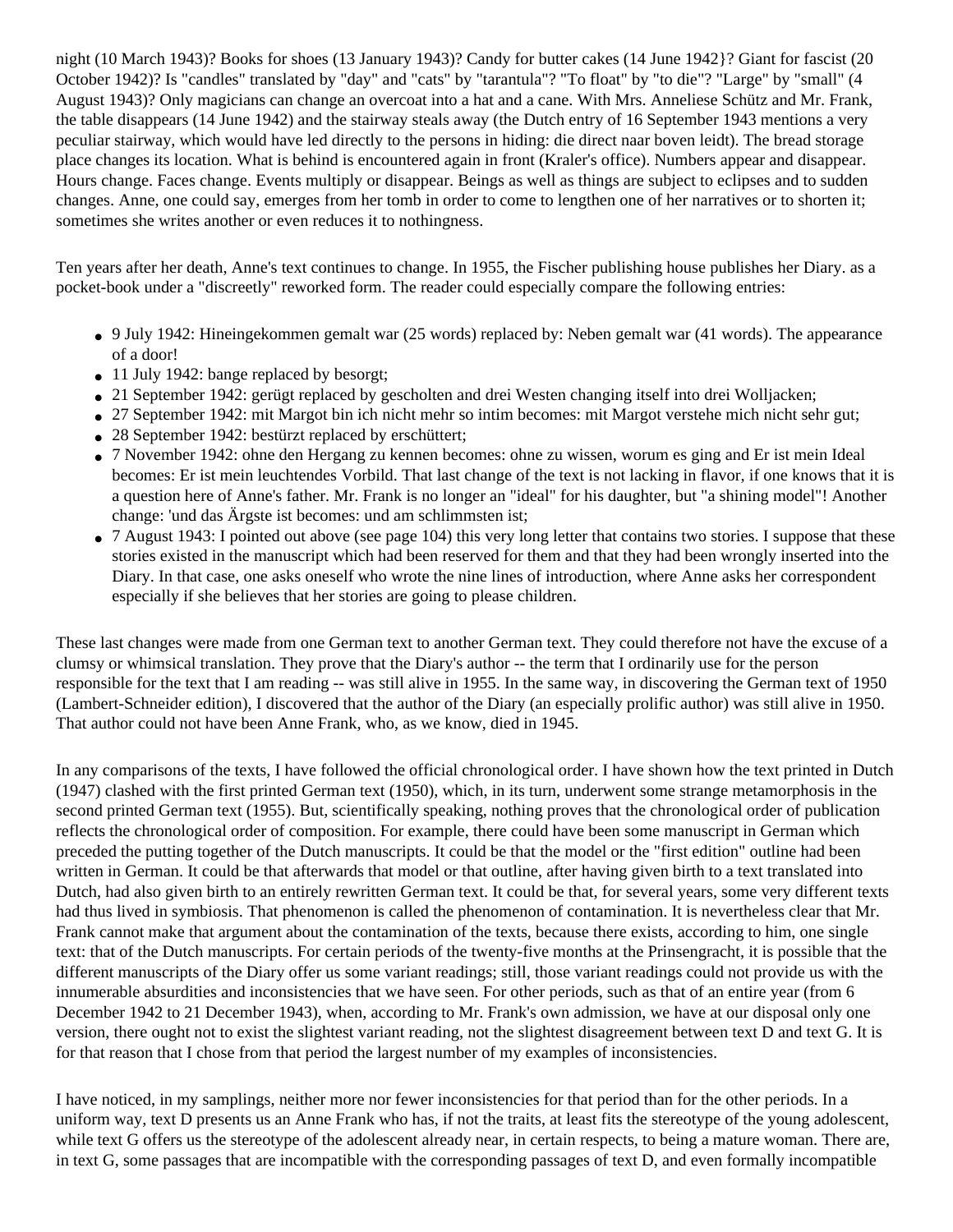with the entire substance of all of text D. There we reach the height of the intolerable in the manipulation of texts. Here is, for example, the letter of 5 January 1944. Anne confesses that before her time in hiding, that is to say, before the age of thirteen, she had happened, while spending the night at the home of a girlfriend, to feel the need to kiss her: " I had a strong desire to kiss her, and I did do so " (een sterke behoefte had haar te zoenen en dat ik dat ook gedaan her). In text G there appears a girl of thirteen who is appreciably more knowing. Here, Anne asked her comrade for a night if, as a token of their friendship, they could feel each others breasts. But the comrade refused. And Anne, who appears to have practice in the matter, adds: "I still found it pleasant to kiss her and I did it" (fragte ich sie, ob wir als Beweis unserer Freundschaft uns gegenseitig die Brüste befühlen wollten, aber sie weigerte sich. Ich fand es immer sch...n, sie zu küssen, und habe es auch getan). On the sexual feelings of Anne, I recommend likewise the comparative reading of texts D and G for 7 January 1944.

It is astonishing that the Dutch reader had been deprived of so many revelations reserved by Mr. Frank and Anneliese Schütz for Anne's grandmother, who was so "aged" (see above, page 95). What of the revelations again in text G on musical tastes or on musical knowledge that the Dutch did not have the right to know (for what reason, after all?)! Text G of the letter of 9 June 1944 reserves for us the sole rights to a dissertation of 200 words on the life of Liszt (treated, by a very feminist Anne, as a "petticoat chaser"/Schürzenjäger), of Beethoven, Wagner, Chopin, Rossini, Mendelssohn. Many other names are mentioned: Hector Berlioz, Victor Hugo, Honoré de Balzac The entry of 20 February 1944 (220 words) is absent from text D. It contains however some elements of very great importance from many points of view. Dussel has the habit of whistling das Violin-Konzert von Beethoven; the use of time on Sundays is revealed to us; it must be recognized that one point, at least, about that use of time is more than troubling: Mr. Frank in overalls, on his knees, brushing the carpet with such enthusiasm that the entire room is filled with clouds of dust (Vater liegt im Overall auf den Knien und bürstet den Teppich mit solchem Elan, dass das ganze Zimmer in Staubwolken gehüllt ist). In addition to the noise that such an operation would cause in a place where even at night, when the neighbors are not there, it is necessary not to cough, it is obvious that the scene is described by someone who could not have seen it: a carpet is never brushed in that way on the floor of a room, in the very place where it became dusty. In the entry of 3 November 1943, a fragment of 120 words, which is missing in text D, reveals to us another case of the carpet being brushed each evening by Anne in the Ofenluft (the air from the stove), and that because the vacuum cleaner (der Staubsauger) ist kaputt (that famous vacuum cleaner which, according to Mr. Frank, could not have existed; see above, page 88). Concerning Anne's knowledge or ideas on the subject of historical or political events, one will make some discoveries in the entries of 6 June, 13 June and 27 June 1944. On Peter's character one will find some revelations in the entry of 11 May 1944. That entry of 400 words does not exist in text D. But nevertheless, in text D, we find a letter at that date of 11 May; however, the corresponding text is dated, in text G, on 12 May! Peter defies his mother while calling her "the old lady" (Komm mit, Alte!). Nothing like the Peter of text D!

It would be interesting to subject each of the principal characters of text D and of text G to analysis by psychologists or psychiatrists. Anne, in particular, would appear under some profoundly contradictory character traits. But this is purely hypothetical. I think that in fact those analysts would see that Anne has no more real consistency than a total invention of unrelated facets. The few so-called descriptions of Anne that I have been able to find have especially convinced me that their authors have read the Diary very superficially. It is true that the dullness of their descriptions could be explained by the dullness of the subject described. One stereotype calls for another, as one lie calls for another.

The language and the style of text D strive to be characteristic of a young adolescent, innocent and awkward. The language and the style of text G strive to be characteristic of an adolescent already close, in certain respects, to being a woman. That is evident simply from the parts of the texts that I have mentioned -- parts that I did not choose, however, with a view to studying the language and the style of the two Anne Franks.

Mr. Frank has indulged in some storytelling. That is easily established when one sees how he has transformed the printed German text of 1950 (Lambert-Schneider) in order to make from it the text printed by Fischer (1955). It was on that occasion, in particular, that he made his daughter Anne say that her father is her "ideal" (1950 version); then, after thinking it over, that he is her "shining model" (1955 version). This inclination for storytelling did not come to Mr. Frank all at once. He had, we are told by one of Anne's former teachers, the harmless idiosyncrasy of composing stories and poems with his daughter ("Sometimes she told me stories and poems which she had made up together with him ," Anne Frank: A Portrait in Courage, page 41). That happened about 1940. Anne was eleven years old and her father was 51. In 1942, Mr. Frank, a former banker in Frankfurt and a former merchant and businessman in Amsterdam, took a forced retirement at the age of 53. I do not think that his inclination for writing had disappeared then during his long days of inactivity. In any case, the Diary hardly gives us any information about what Mr. Frank did with his days. But what does it matter! Mr. Frank is a storyteller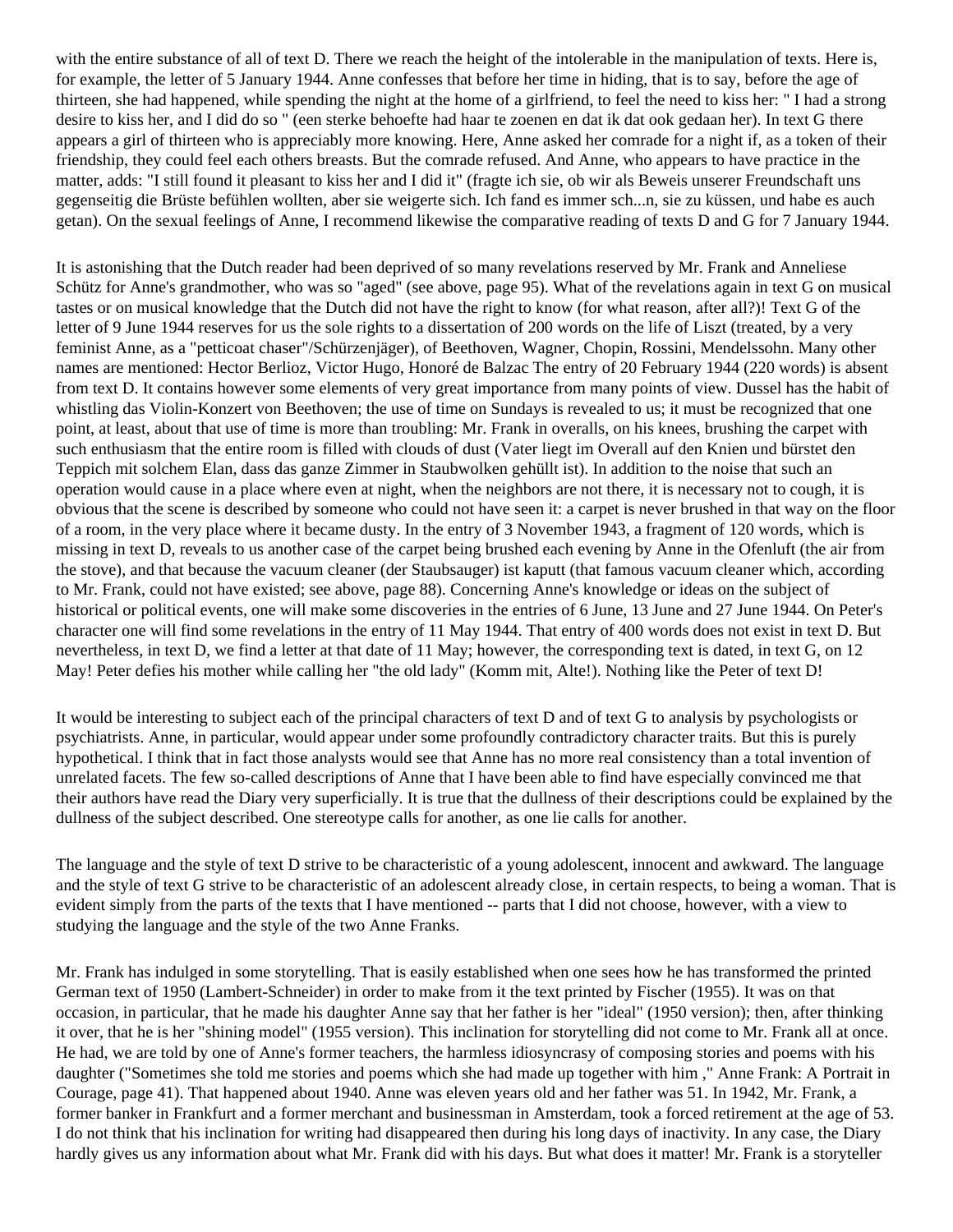who has given himself away. The drama of storytellers is that they add more to their stories. They never stop retouching, reworking, cutting out, correcting. By doing this they end up incurring the distrust of certain people. And it is child's play for those people to prove the storytelling. It is very easy to confound Mr. Frank. It is sufficient to have at hand text D and one of the two different versions of text G. It is enough to remind him that he had declared in writing to the Dutch: "I guarantee to you that here, on such and such a date, Anne wrote: day or shoes or butter cakes or fascist or large," while to the Germans he has gone on to declare in writing regarding the same places and the same dates: "I guarantee to you that Anne wrote: night or books or candy or giant or small." If Mr. Frank told the truth in the first case, he told a story in the second case. And viceversa. He has told a story either here, or there. Or again -- and this is the most probable - he has made up the story here and there. In any case, one could never claim that Mr. Frank, in this affair of the Diary, is a man who has told the truth, the whole truth, and nothing but the truth.

The Diary cannot be in any way authentic. Consultation with allegedly authentic manuscripts is unnecessary. As a matter of fact, no manuscript in the world could certify that Anne Frank succeeded in the miraculous feat of writing two words at the same time and -- what is more -- two words with incompatible meanings, and -- even more -- two complete texts at the same time, which are most of the time totally contradictory. It is well understood that every printed text can have a critical apparatus with its variant readings, its explanatory notes, its indications of the existence of possible interpolations, etc. But I have already said (see above, page 106) that where one has at one's disposal only one manuscript, there are no longer any possible variant readings (barring specific cases: difficulties in deciphering a word, errors in preceding editions, etc.). And when one has at one's disposal several manuscripts (two, at the most, for certain periods of the Diary; perhaps three in some very limited cases), it is sufficient to eliminate those periods and those cases in order to confine oneself strictly to the periods and to the cases where it is necessary to be contented with a single manuscript (here, the period from 6 December 1942 to 21 December 1943).

To the hypothesis, henceforth inconceivable, according to which there would exist an authentic manuscript, I say that none of the printed texts can claim to reproduce the text of the manuscript. The following table establishes, in fact, that the Fischer edition of 1955 comes in the eighth position in the order of succession of the varying forms of the Diary. To understand this table, refer especially to the discussion starting on page 93.

# **('Official') Chronological table of successive forms of the text of the Diary**

- 1. The manuscript of Anne Frank;
- 2. Copy by Otto Frank, then by Otto Frank and Isa Cauvern;
- 3. New version of the copy by Otto Frank and Isa Cauvern;
- 4. New-new version of the copy by Albert Cauvern;
- 5. New-new-new version by Otto Frank;
- 6. New-new-new-new version by Otto Frank and the "Censors";
- 7. Contact edition (1947);
- 8. Lambert Schneider edition (1950), radically different from the preceding one, and even incompatible with it;
- 9. Fischer edition (1955) taking up again the preceding one in a "discreetly" (?) reworked and retouched form.

One could, of course, claim that 5was perhaps only a very faithful copy of 4. The same for 7in relation to 6. That would be to suppose that Mr. Frank, who reworked this text constantly, had suddenly refrained from doing it at the moment of recopying text 4without any witness, and at the moment of the probable correction of the printer's proofs for 7. Personally, I maintain these nine stages as a minimum to which it is necessary indeed to add one, two or three "copies" for text 8.

The only interest in a study of the manuscripts allegedly by Anne Frank would be to bring to light some elements still more crushing for Mr. Frank: for example, some letters or fragments of letters that have never been published (the reasons for nonpublication should be inquired into closely, without trusting in the reasons given by Mr. Frank, which always have a very suspicious sentimental coloring); for example also, some very changeable names for Anne's "correspondents" (the idea of showing her always addressing herself to the same "dear Kitty" seems to be a belated idea), etc.

The reasoning which would consist of claiming that in the Diary there would exist nevertheless a basis of truth would be a reasoning without value. First, because it would be necessary to know that truth or to be able to distinguish it in the jumble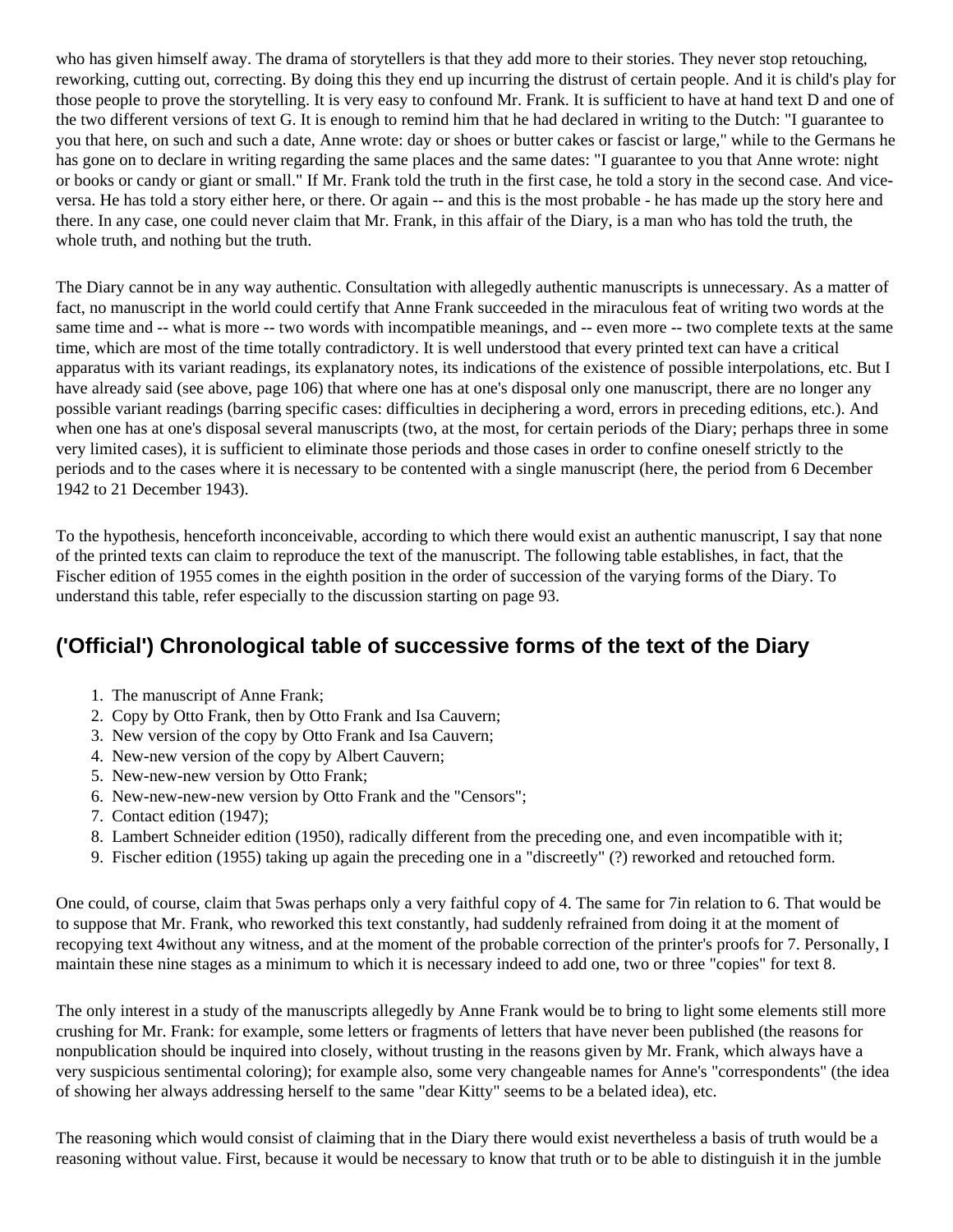of the obvious fictions; the lie is, most often, only the art of adapting the truth. Then, because a work of the mind (as, for example, the editing of a "diary") is not defined by a basis, but by a unity of forms: the forms of a written expression, the forms which an individual has given to it once and for all, for better or for worse.

The reasoning which would consist of saying that there have only been some hundreds of changes between such and such form of the Diary is fallacious. The word "changes" is too vague. It allows, according to the taste of each person, all sorts of condemnations or, especially, all sorts of excuses. Furthermore, a change can involve, as we have seen, a single word or a text of 1,600 words!

For my part, I have called attention to several hundreds of changes, only between the Dutch text and either of the two texts - which differ from each other -- that have been published in Germany. I call those changes: additions, subtractions, transferences, and alterations (by substitutions of one word for another, of one group of words of another -- these words and these groups of words being incompatible with each other, even if indeed, by the rarest exception, the meaning could be maintained). The whole of these changes must affect approximately 25,000 [3] words of the Fischer text which itself must be 77,000 words (that is, in any case, the number which I take for a base).

The French translation of Het Achterhuis can be called a "translation" in spite of the absence of one of the 169 entries of the Dutch Contact edition and notwithstanding indeed some weaknesses and also some bizarre things which lead one to think that there still could be some troublesome discoveries to be made. (Journal de Anne Frank, Het Achterhuis, translated from the Dutch by T. Caren and Suzanne Lombard, Calmann-Levy, 1950, printed 5 January 1974, 320 pages.) The Lambert Schneider edition cannot in any event be presented as a translation. As to the Fischer edition, it cannot call itself a reproduction of the Lambert Schneider edition, nor a translation of Het Achterhuis.

That impressive ensemble of additions, subtractions, transferences, alterations; those fictions of Mr. Frank; those dishonesties of the editors; those interventions of outsiders, friends of Mr. Frank, the existence of two such different books presented as one and the same Diary of Anne Frank -- all these reveal a work which cannot, in any way, retain the prestige attached to an authentic testimony. The inconsistencies of the various texts are of all kinds. They concern the language and the style, the length and the form of the pieces that make up the Diary, the number and the kind of anecdotes reported, the description of the premises, the mention of material realities, the dialogues, the ideas exchanged, the tastes expressed; they concern the very personalities of the principal characters, to begin with the personality of Anne Frank, a personality which gives the impression of living in a world of pure fiction.

While offering himself as personal guarantor of the authenticity of this work, which is only fiction, Mr. Frank, who has besides obviously intervened at all stages of the genesis of the book, has signed what it is appropriate to call a literary fraud. The Diary of Anne Frank is to be placed on the already crowded shelf of false memoirs. Our post-war period has been fertile in works or writings of this kind. Among those false, apocryphal, or suspicious works (either entirely, or by insertions of foreign elements) one can mention: the various "testimonies" of Rudolf H...ss, Kurt Gerstein, Miklos Nyiszli, Emmanuel Ringelblum, the memoirs of Eva Braun, Adolf Eichmann, Walter Schellenberg, but also the document entitled: "Prayer of John XXIII for the Jews." One must mention especially the false diaries fabricated by the Jewish Historical Institute in Warsaw and denounced by the French historian Michel Borwicz, of Polish Jewish origin; among those diaries could appear that of one Therese Hescheles, age thirteen.[4]

l would take care not to forget that one of the most celebrated forgeries was fabricated against the Jews: the Protocols of the Elders of Zion. I ask that people not misunderstand the direction that I have given to my research on the authenticity of the *Diary of Anne Frank*. Even if my personal conviction is that the work comes from Mr. Frank; even if I think that at the rate of two letters per day, three months would have been enough for him to prepare the first version of his clumsy fiction; even if I think that he did not believe that his work would know such an immense success (which, at the same time, would risk causing its terrible faults to become evident); even if I think that one can then find many extenuating circumstances for him; even if I have the conviction that he did not at all seek to make up a vast hoax, but that he found himself dragged along by circumstances to guarantee all the extraordinarily brilliant results of a humble and banal undertaking -- in spite of all that, the truth obliges me to say that *The Diary of Anne Frank* is only a simple literary fraud.

# **French editor's postscript (1980)**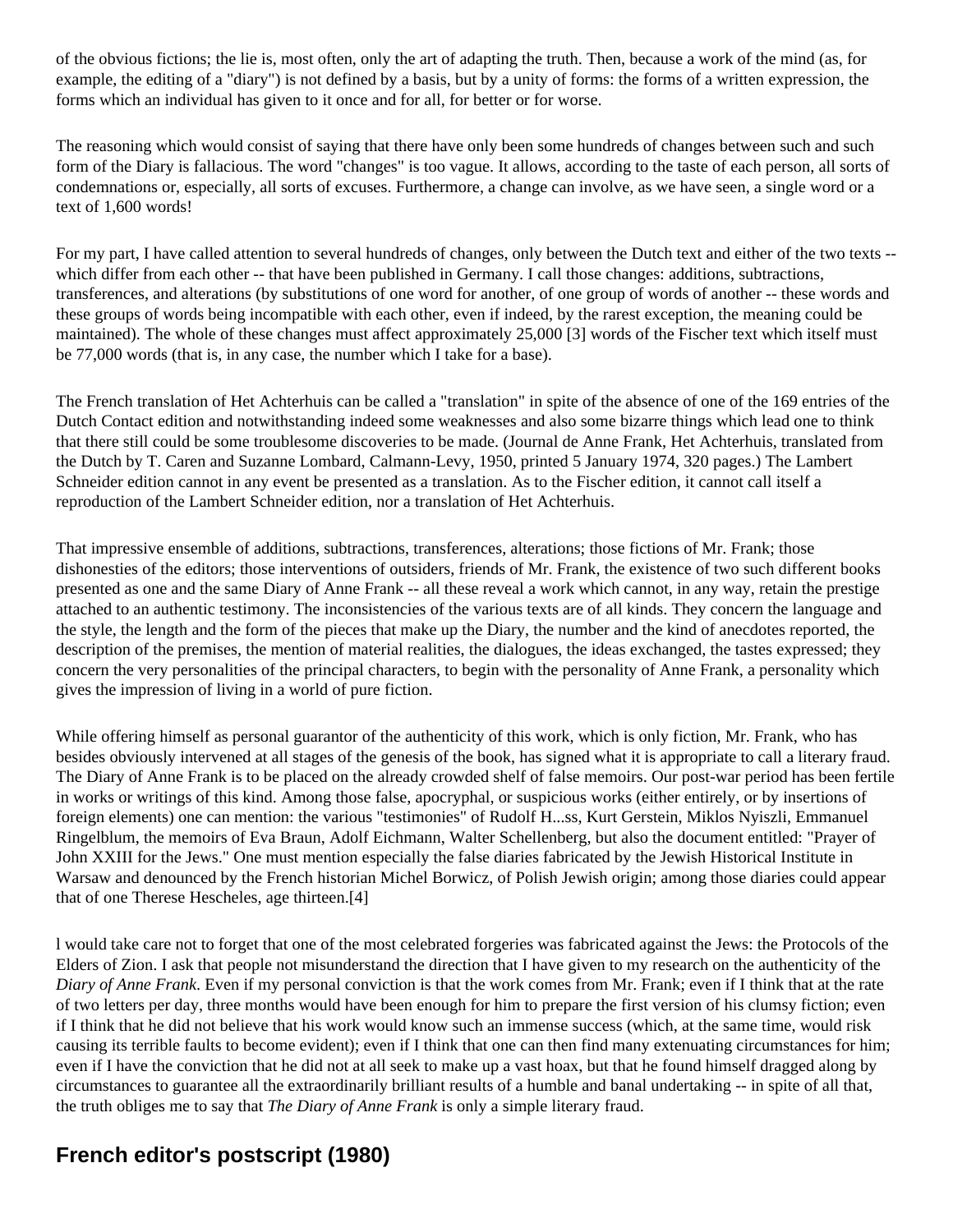The report that you have just read was not destined for publication. In the mind of Professor Faurisson, it only constituted one piece, among others, of a work that he intended to devote to *The Diary of Anne Frank*.

We publish it today -- in spite of the reticence of its author who, for his part, would have hoped for a more extended publication including some elements which are still being worked on because the French press and the foreign press have created an uproar about the professor's opinion on the *Diary of Anne Frank*. The public itself may feel the need to judge these pieces. We have thus wished to put the essential part of these pieces at its disposal. You can thus make for yourself your own judgments on Faurisson's methods of work and on the results to which they had led him by August of 1978.

This report, in the exact form [5] (see next page) under which we publish it, already has an official existence. It was in August of 1978 that it was sent, in its German version, to the lawyer Jürgen Rieger to be presented as evidence at a court in Hamburg. Mr. Rieger was and still remains today the defender of Ernst Remer, subjected to a trial for having publicly expressed his doubts on the authenticity of the Diary.

The court, after having heard the parties and having begun to examine the basis of the litigation, decided, to everyone's surprise, to adjourn any new session *sine die.*

According to the usual scenario, from the time the trial opened the press dictated to the court the conduct to follow. The Social Democratic Party of Chancellor Helmut Schmidt went into the front lines of the battle and in a long open letter vigorously took a position in favor of Mr. Frank. For this political party, the cause was judged in advance, and the authenticity of the Diary had been proved a long time ago.

The court in question, in spite of the efforts of Mr. Rieger to start the trial once more, has never rendered its judgment. The German press deplored the fact that Mr. Otto Frank still had to wait for "justice to be done." Still, this refusal to judge constitutes progress. In a similar case, Professor Faurisson had drawn up a five-page report summarizing his research and his conclusions about the "gas chambers." That statement was signed and the signature was notarized. The professor had gone so far as to cite the text of the Journal officiel of the French Republic establishing that a legalization of signature in France was valid in West Germany. A waste of effort: in the reasons presented for the condemnation, the Court decreed that "Faurisson" was only a pseudonym. For the same reason it refused the testimony of the American professor Arthur R. Butz. Justice is equal for all, subject to the exceptio diabolica.

| Bibliographic information |                                                        |
|---------------------------|--------------------------------------------------------|
| Author:                   | Robert Faurisson                                       |
| Title:                    | The Diary of Anne Frank -- genuine?                    |
| Source:                   | The Journal for Historical Review (http://www.ihr.org) |
| Date:                     | Spring 1982                                            |
| Issue:                    | Volume 3 number 2                                      |
| Location:                 | Page 147                                               |
| ISSN:                     | $ 0195 - 6752 $                                        |
|                           |                                                        |